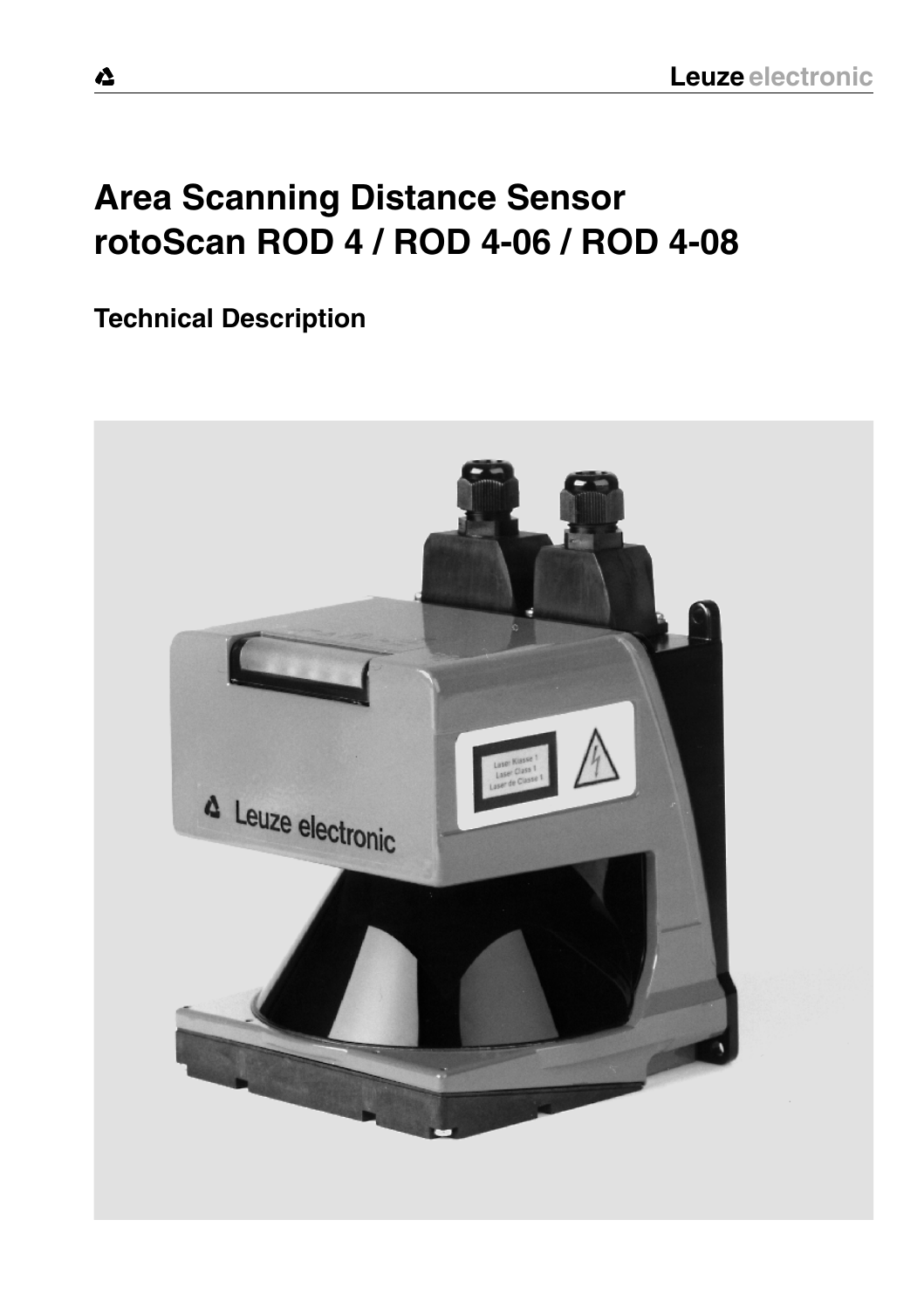# **Leuze electronic**

Leuze electronic GmbH + Co KG P.O. Box 11 11, D-73277 Owen /Teck Tel. +49(0)7021/ 573-0, Fax +49(0)7021/ 573-199 E-mail: info@leuze.de, www.leuze.de

# **Sales and Service**

**Sales Region North** Phone 07021/573-306 Fax 07021/9850950

Postal code areas 20000-38999 40000-53999 56000-65999 97000-97999



#### **Worldwide**

**AR (Argentina)** Nortécnica S. R. L. Tel. Int. + 54 (0) 11/4757-3129 Fax Int. + 54 (0) 11/4757-1088

**AT (Austria)** Ing. Franz Schmachtl KG Tel. Int. + 43 (0) 732/7646-0 Fax Int. + 43 (0) 732/785036

**AU + NZ (Australia + New Zealand)** Balluff-Leuze Pty. Ltd. Tel. Int. + 61 (0) 3/97642366 Fax Int. + 61 (0) 3/97533262

**BE (Belgium)** Leuze electronic nv/sa Tel. Int. + 32 (0) 2/2531600 Fax Int. + 32 (0) 2/2531536

**BR (Brasil)** Leuze electronic Ltda. Tel. Int. + 55 (0) 11/ 4195-6134 Fax Int. + 55 (0) 11/ 4195-6177

**CH (Switzerland)** Leuze electronic AG Tel. Int. + 41 (0) 1/8340204 Fax Int. + 41 (0) 1/8332626

**CL (Chile)** Imp. Tec. Vignola S.A.I.C. Tel. Int. + 56 (0) 32/351111 Fax Int. + 56 (0) 32/351128

**CN (China)** Leuze electronic GmbH + Co KG Shanghai Representative Office Tel. Int. + 86(0)21/ 68880920 Fax Int. + 86(0)21/ 68880919

**CO (Colombia)** Componentes Electronicas Ltda. Tel. Int. + 57 (0) 4/3511049 Fax Int. + 57 (0) 4/3511019

**CZ (Czech Republic)** Schmachtl CZ s.r.o. Tel. Int. + 420 (0) 2/44001500 Fax Int. + 420 (0) 2/44910700

**DK (Denmark)** Desim Elektronik APS Tel. Int. + 45/70220066 Fax Int. + 45/70222220 **ES (Spain)** Leuze electronic S.A. Tel. Int. + 34 93/4097900 Fax Int. + 34 93/4905820

**FI (Finland)** SKS-automaatio Oy Tel. Int. + 358 (0) 9/852661 Fax Int. + 358 (0) 9/8526820

**FR (France)** Leuze electronic sarl. Tel. Int. + 33 (0) 1/60051220 Fax Int. + 33 (0) 1/60050365

**GB (United Kingdom)** Leuze Mayser electronic Ltd. Tel. Int. + 44 (0) 1480/408500 Fax Int. + 44 (0) 1480/403808

**GR (Greece)** UTECO A.B.E.E. Tel. Int. + 30 (0) 210/4 210050 Fax Int. + 30 (0) 210/4 212033

**HK (Hong Kong)** ortech Company Tel. Int. + 852/26510188 Fax Int. + 852/26510388

**HU (Hungary)** Kvalix Automatika Kft. Tel. Int. + 36 (0) 1/2 722242 Fax Int. + 36 (0) 1/2 722244

**IL (Israel)** Galoz electronics Ltd. Tel. Int. + 972 (0) 3/9023456 Fax Int. + 972 (0) 3/9021990

**IN (India)** Global Tech (India) Pvt. Ltd. Tel. Int. + 91 (0) 20/24470085 Fax Int. + 91 (0) 20/24 470086

**IR (Iran)** Tavan Ressan Co. Ltd. Tel. Int. + 98 (0) 21/2606766 Fax Int. + 98 (0) 21/2002883

**IT (Italy)** IVO Leuze Vogtle Malanca s.r.l. Tel. Int. + 39 02/26110643 Fax Int. + 39 02/26110640

**JP (Japan)**<br>C. Illies & Co., Ltd.<br>Tel. Int. + 81 (0) 3/34434111<br>Fax Int. + 81 (0) 3/34434118

**KR (South Korea)** Leuze electronic Co., Ltd. Tel. Int. + 82 (0) 31/3828228 Fax Int. + 82 (0) 31/3828522

**MX (Mexico)** Leuze Lumiflex México, S.A. de C.V. Tel. Int. + 52 (0) 81/83 71 86 16 Fax Int. + 52 (0) 81/83 71 85 88

**MY (Malaysia)**<br>Ingermark (M) SDN.BHD<br>Tel. Int. + 60 (0) 3/60342788 Fax Int. + 60 (0) 3/60342188

**NL (Netherlands)** Leuze electronic B.V. Tel. Int. + 31 (0) 418/653544 Fax Int. + 31 (0) 418/653808

**NO (Norway)** Elteco A/S Tel. Int. + 47 (0) 35/573800 Fax Int. + 47 (0) 35/573849

**PL (Poland)** Balluff Sp. z. o. o. Tel. Int. + 48 (0) 22/8331564 Fax Int. + 48 (0) 22/8330969

**PT (Portugal)** LA2P, Lda. Tel. Int. + 351 (0) 21/4447070 Fax Int. + 351 (0) 21/4447075

**RO (Romania)** O`Boyle s.r.l. Tel. Int. + 40 (0) 56/201346 Fax Int. + 40 (0) 56/221036

**RU (Russian Federation)**

All Impex Tel. + Fax +7 095/ 9332097 **SE (Sweden)** Leuze SensorGruppen AB

Tel. + 46 (0) 8/7315190 Fax + 46 (0) 8/7315105

**Sales Region East** Phone 035027/629-106 Fax 035027/629-107

Postal code areas 01000-19999 39000-39999 98000-99999

**Sales Region South** Phone 07021/573-307 Fax 07021/9850911

Postal code areas 54000-55999 66000-96999

> **SG + PH + ID (Singapore +**  Balluff Asia Pte. Ltd. **Philippines + Indonesia)** Tel. Int. + 65/62524384 Fax Int. + 65/62529060

**SI (Slovenia)** Tipteh d.o.o. Tel. Int. + 386 (0) 1/ 2005150 Fax Int. + 386 (0) 1/ 2005151

**SK (Slovakia)** Schmachtl SK s.r.o. Tel. Int. + 421 (0) 2/58275600 Fax Int. + 421 (0) 2/58275601

**TH (Thailand)** Industrial Electrical Co. Ltd. Tel. Int. + 66 (0) 2/6 42-6700 Fax Int. + 66 (0) 2/6 42-4249

**TR (Turkey)** MEGA Teknik elek. San. ve Tic. Ltd. Tel. Int. + 90 (0) 212/3200411 Fax Int. + 90 (0) 212/3200416

**TW (Taiwan)** Great Cofue Technology Co., Ltd. Tel. Int. + 886 (0) 2/29838077 Fax Int. + 886 (0) 2/29853373

**US + CA (United States + Canada)** Leuze Lumiflex Inc. Tel. Int. + 1 (0) 973/5860100 Fax Int. + 1 (0) 973/586 1590

**ZA (South Africa)**<br>Countapulse Controls (PTY.) Ltd.<br>Tel. Int. + 27 (0) 11/6157556<br>Fax Int. + 27 (0) 11/6157513

D/GB 152/02 – 08/05 Part. No. 500 36 604 š 500 ś Part.  $-08/05$ 52/02 DIGB

 $504$ 

© All rights reserved, especially the right of reproduction, distribution and translation. Copying or reproductions in any form require the written consent of the manufacturer. Changes reflecting technical improvements may be made.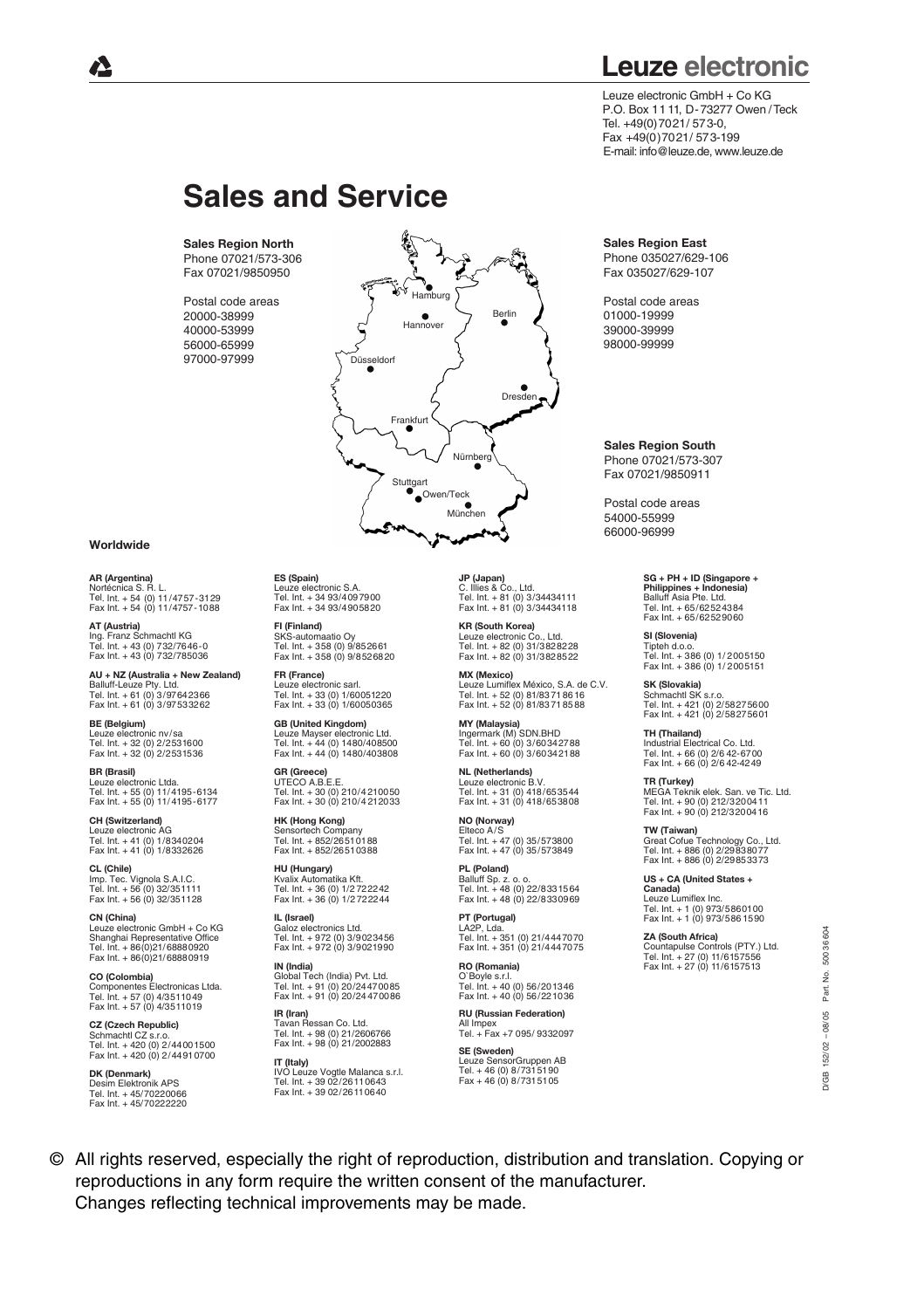| 1              |  |
|----------------|--|
| 1.1            |  |
| 1.2            |  |
| 2              |  |
| 2.1            |  |
| 2.2            |  |
| 2.3            |  |
| 3              |  |
| 3.1            |  |
| 3.2            |  |
| 3.3            |  |
| 4              |  |
| 4.1            |  |
| 4.2            |  |
| 5              |  |
| 5.1            |  |
| 5.1.1          |  |
| 5.1.2          |  |
| 5.1.3          |  |
| 5.1.4          |  |
| 5.2            |  |
| 5.2.1<br>5.2.2 |  |
| 5.3            |  |
| 5.3.1          |  |
| 5.4            |  |
| 5.4.1          |  |
| 5.4.2          |  |
| 6              |  |
| 6.1            |  |
| 6.2            |  |
| 6.3            |  |
| 6.4            |  |
| 7              |  |
| 7.1            |  |
| 7.2            |  |
| 7.3            |  |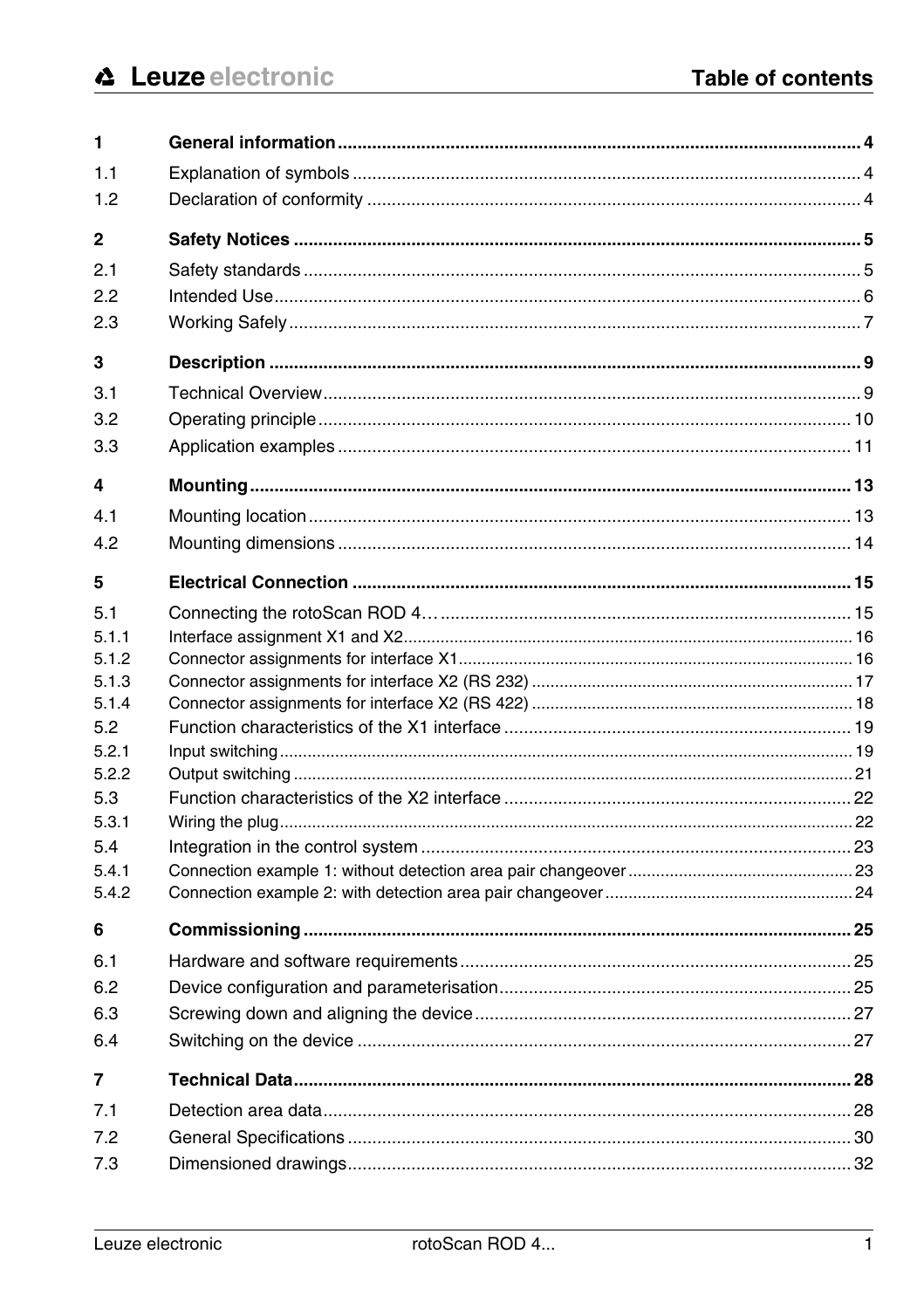| 8    |  |
|------|--|
| 9    |  |
| 10   |  |
| 10.1 |  |
| 10.2 |  |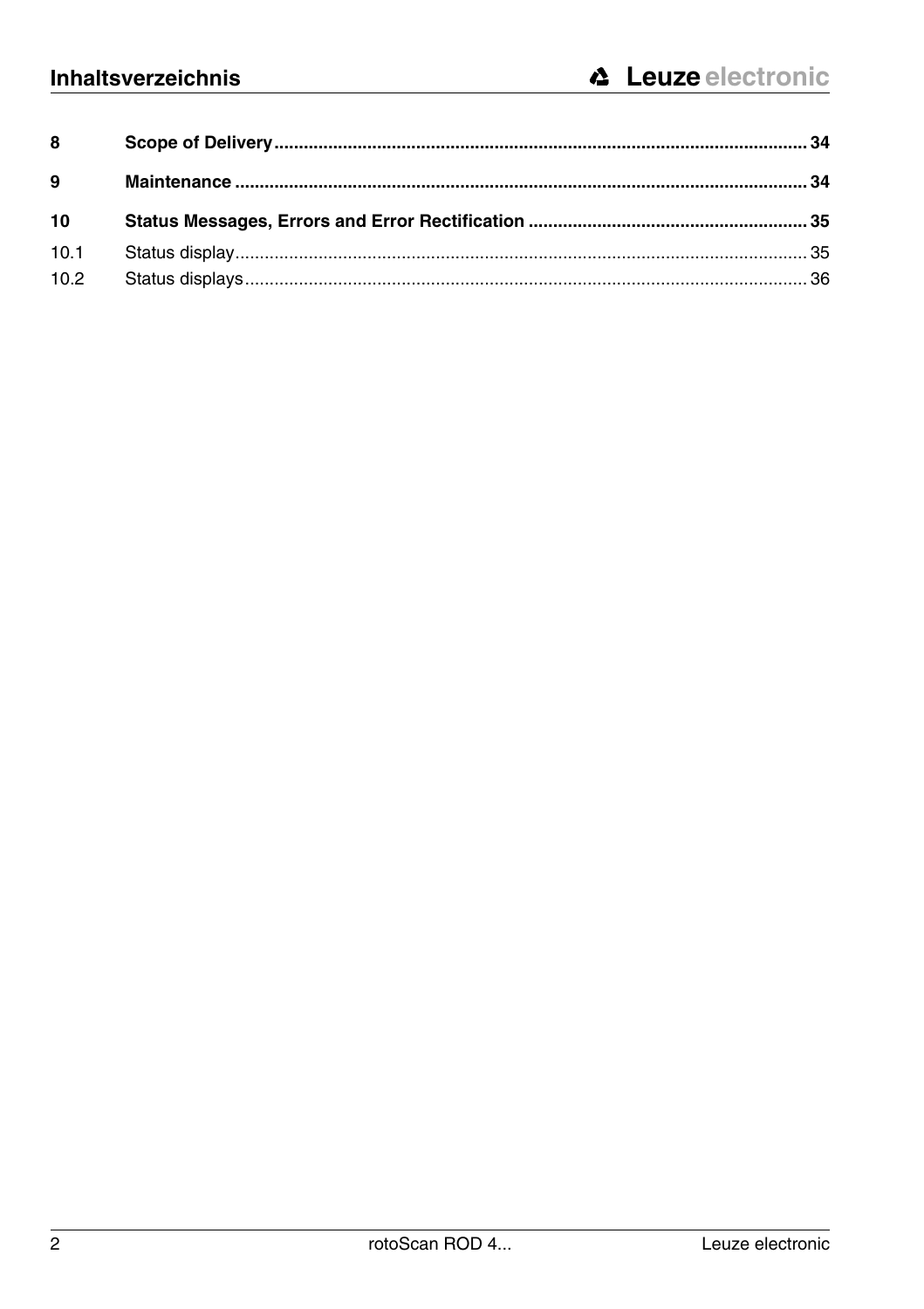| Table 2.1:   |                                                                                     |  |
|--------------|-------------------------------------------------------------------------------------|--|
| Figure 2.1:  |                                                                                     |  |
| Figure 2.2:  |                                                                                     |  |
| Table 3.1:   |                                                                                     |  |
| Figure 3.1:  |                                                                                     |  |
| Figure 3.2:  |                                                                                     |  |
| Figure 3.3:  |                                                                                     |  |
| Figure 3.4:  |                                                                                     |  |
| Figure 4.1:  |                                                                                     |  |
| Figure 4.2:  |                                                                                     |  |
| Figure 5.1:  |                                                                                     |  |
| Table 5.1:   |                                                                                     |  |
| Table 5.2:   |                                                                                     |  |
| Table 5.3:   | SUB-D9 - pin assignments for the interface X2 as RS 232 port 17                     |  |
| Table 5.4:   | SUB-D9 - pin assignments for the interface X2 as RS 422 port 18                     |  |
| Figure 5.2:  |                                                                                     |  |
| Figure 5.3:  |                                                                                     |  |
| Figure 5.4:  |                                                                                     |  |
| Figure 5.5:  |                                                                                     |  |
| Figure 5.6:  |                                                                                     |  |
| Figure 5.7:  |                                                                                     |  |
| Figure 6.1:  |                                                                                     |  |
| Figure 6.2:  |                                                                                     |  |
| Table 7.1:   |                                                                                     |  |
| Figure 7.1:  | Object size/diffuse reflection as a function of distance for the ROD 4/ROD 4-06  29 |  |
| Table 7.2:   |                                                                                     |  |
| Figure 7.2:  |                                                                                     |  |
| Figure 7.3:  |                                                                                     |  |
| Figure 10.1: |                                                                                     |  |
| Table 10.1:  |                                                                                     |  |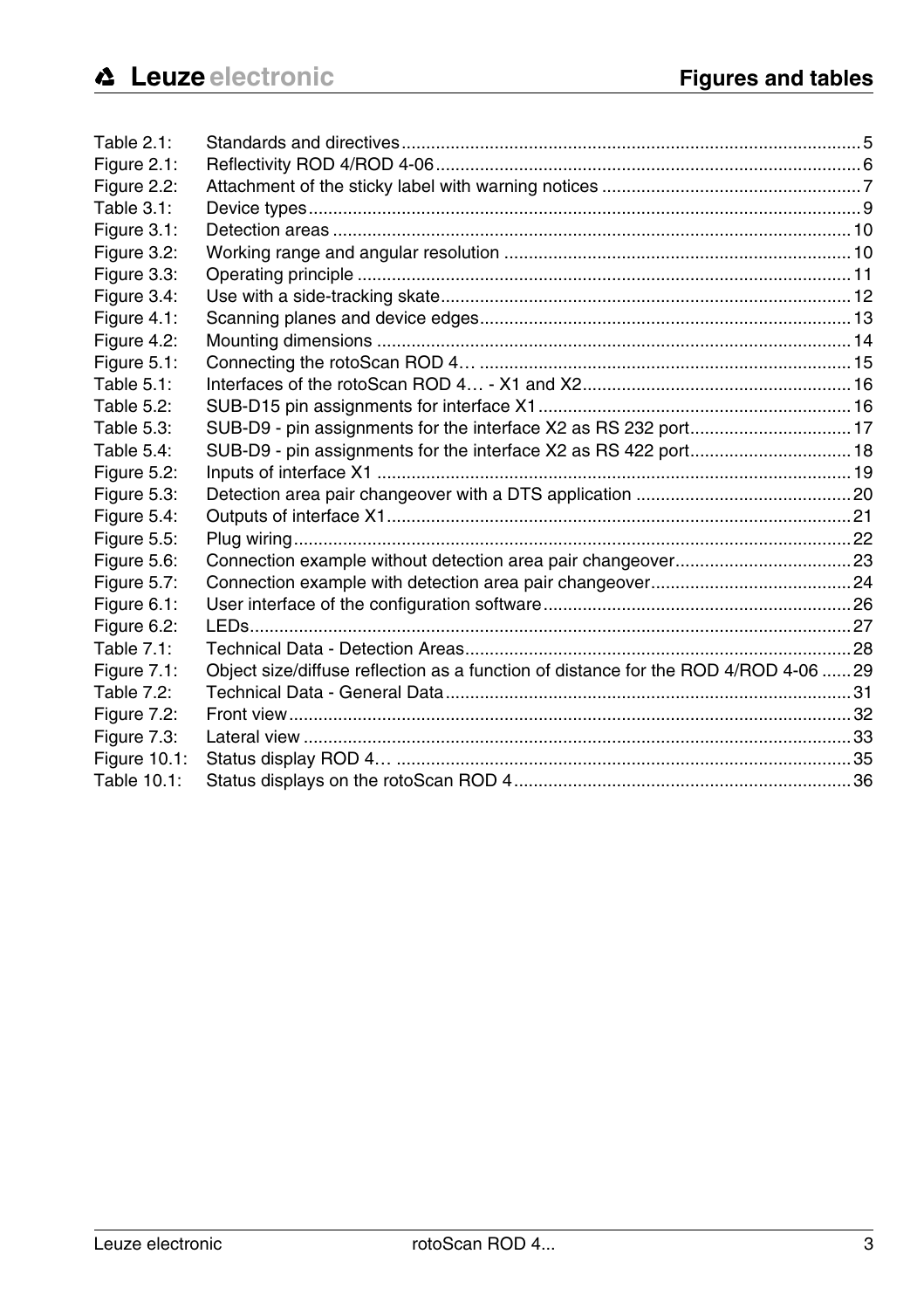# <span id="page-5-0"></span>**1 General information**

### <span id="page-5-1"></span>**1.1 Explanation of symbols**

The symbols used in this technical description are explained below.



#### **Attention!**

This symbol appears before text passages which must absolutely be observed. Failure to heed this information may lead to injuries to personnel or damage to the equipment.



#### **Attention Laser!**

This symbol warns of possible danger through hazardous laser radiation. The laser used in the rotoScan ROD-4… is a laser device of laser safety class 1 acc. to DIN EN 60825-1. Observe the legal and local regulations applicable to the operation of laser units.



#### **Notice!**

This symbol indicates text passages containing important information.

# <span id="page-5-2"></span>**1.2 Declaration of conformity**

The distance sensors rotoScan ROD 4, rotoScan ROD 4-06 and rotoScan ROD 4-08 have been developed and produced in accordance with the applicable European standards and directives.

The distance sensor rotoScan ROD 4 also fulfils the UL requirements (Underwriters Laboratory Inc.) for the USA and Canada.



#### **Notice!**

The corresponding declaration of conformity can be requested from the manufacturer.

The manufacturer of the product, Leuze electronic GmbH + Co. KG in D-73277 Owen/Teck, possesses a certified quality assurance system in accordance with ISO 9001.



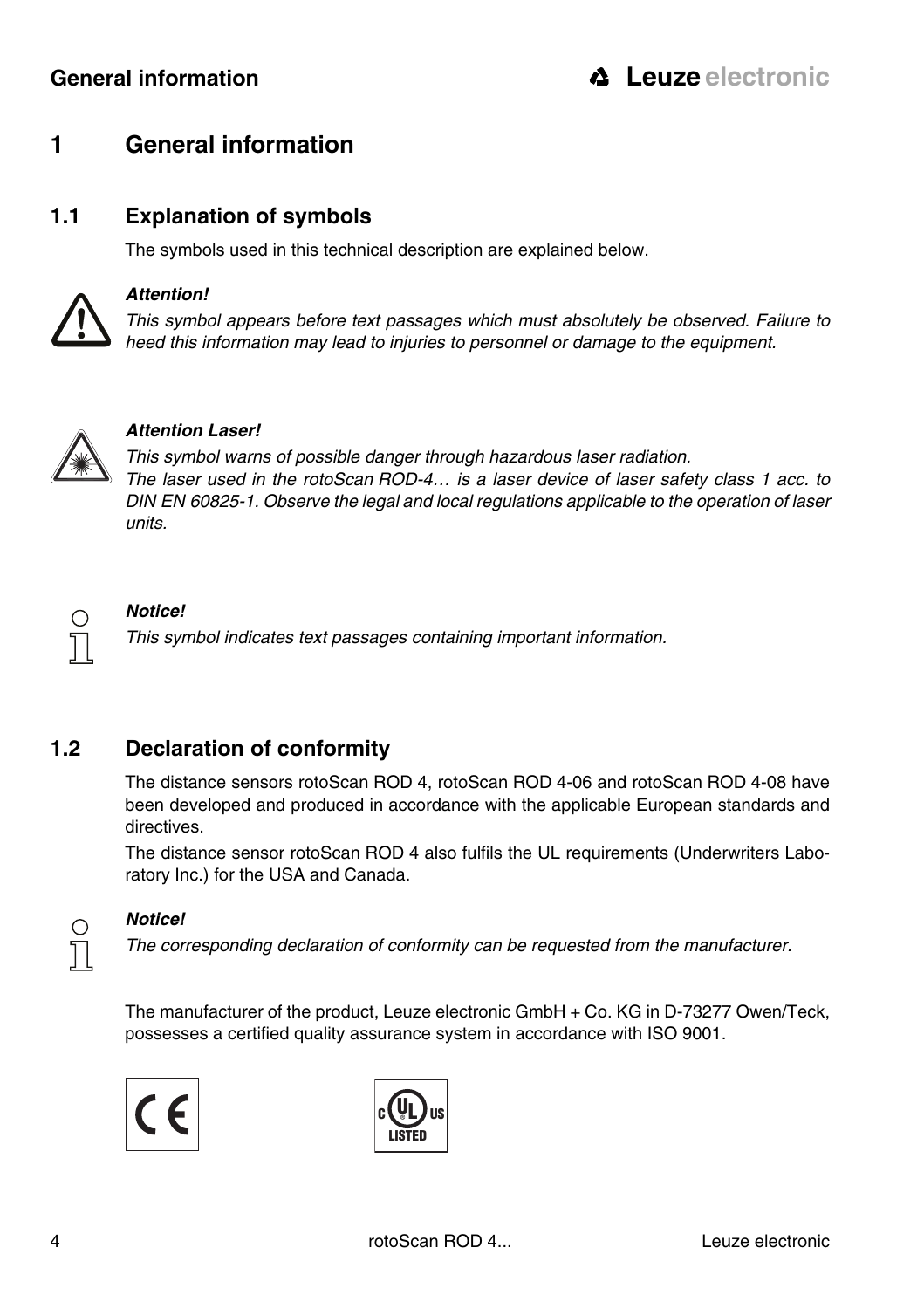# <span id="page-6-0"></span>**2 Safety Notices**

#### <span id="page-6-1"></span>**2.1 Safety standards**

The distance sensor rotoScan ROD 4/rotoScan ROD 4-06/rotoScan ROD 4-08 (further-on abbreviated as ROD 4…) has been developed, produced and tested subject to the applicable safety standards. It represents the state of the art.

#### **Standards and directives**

The standards and directives which apply in Europe and which are to be observed during the use and installation of the ROD 4… are listed below:

| <b>Standard or Directive</b> | <b>Designation</b>    |
|------------------------------|-----------------------|
| 98/37/EU                     | Machine directive     |
| 73/23/EEC                    | Low voltage directive |
| 89/336/EEC                   | EMC - directive       |
|                              |                       |

<span id="page-6-2"></span>Table 2.1: Standards and directives

#### **Laser**

If the functionality is not ensured, the error output is immediately activated. The laser output power and the rotational speed of the mirror are continuously monitored by the built-in control system to ensure that the requirements of laser protection class I are satisfied.

#### **Reference measurement**

A reference measurement cyclically controls the measurement function. The following functions are checked on each rotation of the mirror by means of a test object located inside of the device:

- optical systems (e.g. transmitter and receiver)
- hardware, software, etc.

#### **Window monitoring**

A total of six light axes monitor the degree of soiling of the window. During this procedure, the results are compared with two reference sensors. Moreover, these reference sensors are used for temperature compensation and ageing monitoring.

#### **Monitored processing**

The processing of measurement values in the rotoScan ROD 4… is monitored by a separate component, i.e. errors in program execution are detected immediately and appropriate protective measures initiated.

#### **Software test**

The entire system is tested when first switched on and during operation.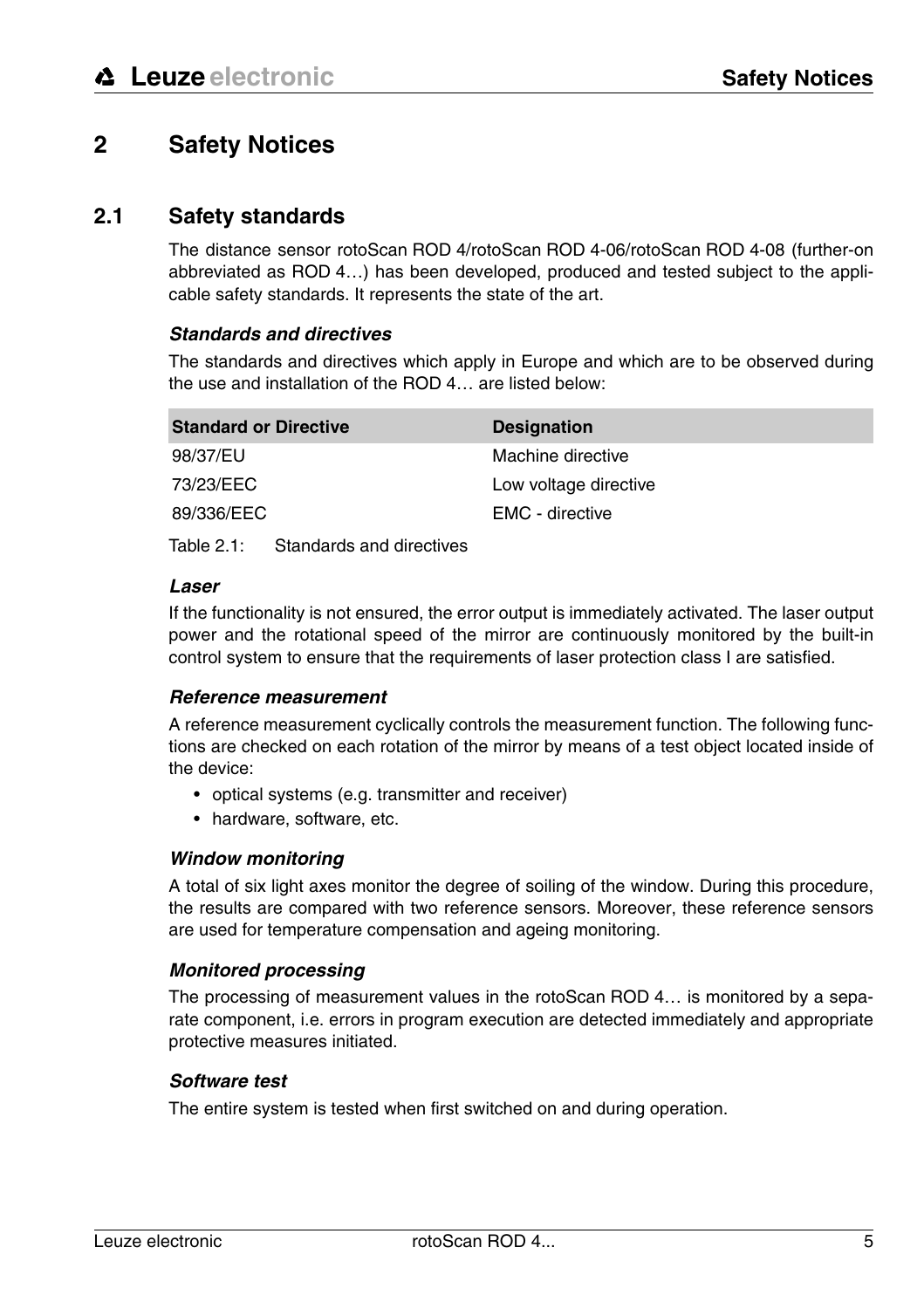# <span id="page-7-0"></span>**2.2 Intended Use**



#### **Attention!**

The protection of personnel and the device cannot be guaranteed if the device is operated in a manner not corresponding to its intended use.

The ROD 4… is a switching device for detecting objects in specified areas and outputting a message via e.g. transistor outputs.

The following measures must be heeded when using the ROD 4… unit:

- Use only in closed rooms. Do not expose the ROD 4/ROD 4-06 to fog, rain or snow. The ROD 4-08 is available for difficult environmental conditions (dust, fog).
- Only objects that are in clear view of the sensor can be detected.
- Objects such as glass panes and mirrors that do not reflect light back to the sensor cannot be safely recognised.
- The response time must be considered when working with fast-moving objects.
- Objects with reflectivities of at least 1.8% (e.g. black cord) can be reliably detected by the ROD 4/ROD 4-06 in the respective detection areas.

The ROD 4-08 detects objects with a luminosity coefficient of at least 6%.



<span id="page-7-1"></span>Figure 2.1: Reflectivity ROD 4/ROD 4-06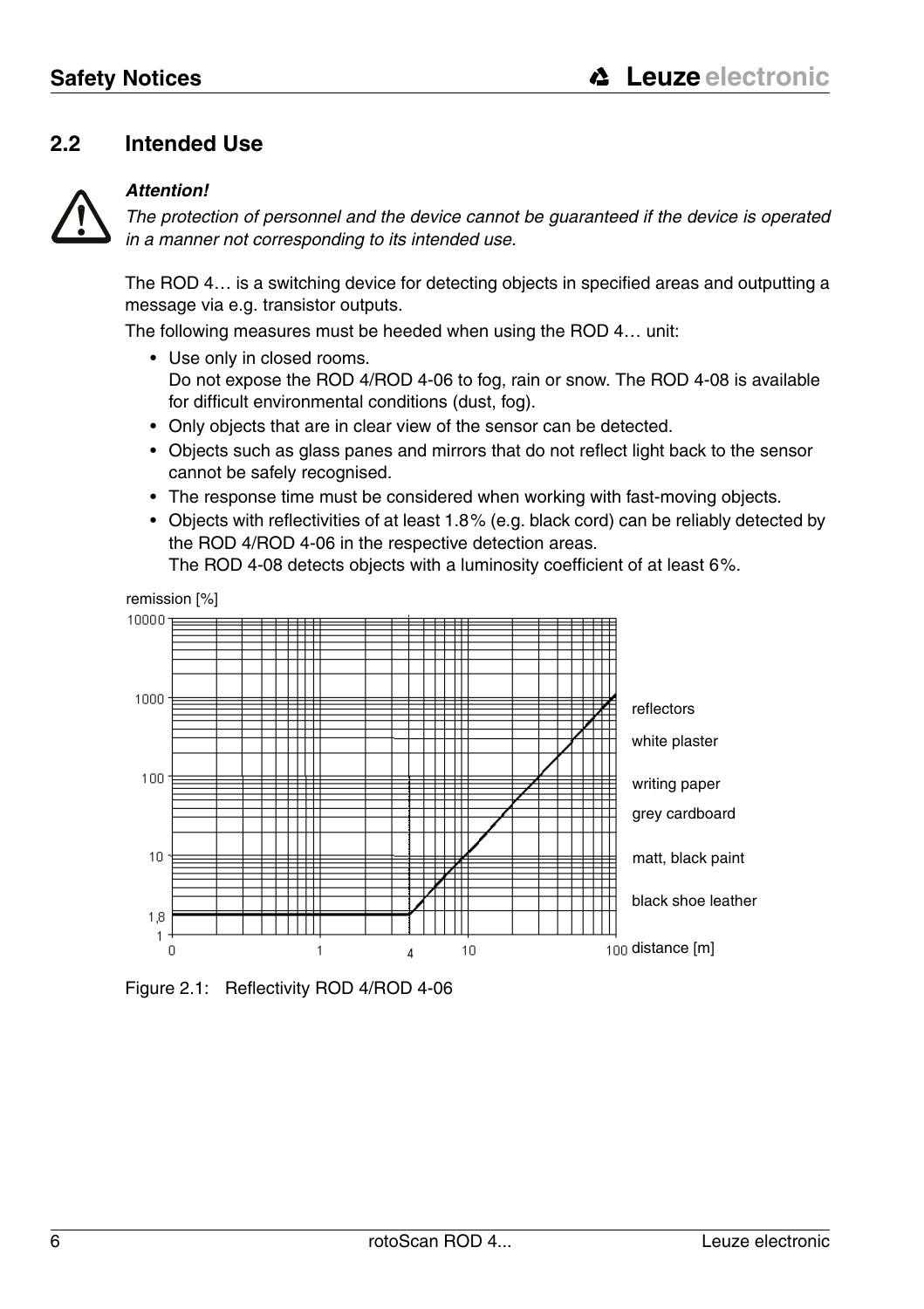# <span id="page-8-0"></span>**2.3 Working Safely**



**Attention, laser radiation!**

**The distance sensor ROD 4… operates with a red light laser of class 1 acc. to EN 60825-1.**

**The use of operating and adjusting devices other than those specified in this technical description, carrying out of differing procedures, or improper use of the distance sensor may lead to dangerous exposure to radiation!** 

**The use of optical instruments or devices in combination with the device can increase the danger of eye damage!**

**Adhere to the applicable legal and local regulations regarding protection from laser beams acc. to EN 60825-1 in its latest version. Avoid mounting the distance sensor at eye level.**

**The reading window is the only opening through which the laser radiation can escape from the device. The housing of the distance sensor ROD 4… is sealed and has no parts that need to be adjusted or maintained by the user. The device must not be tampered with and must not be changed in any way!**

<span id="page-8-1"></span>

Figure 2.2: Attachment of the sticky label with warning notices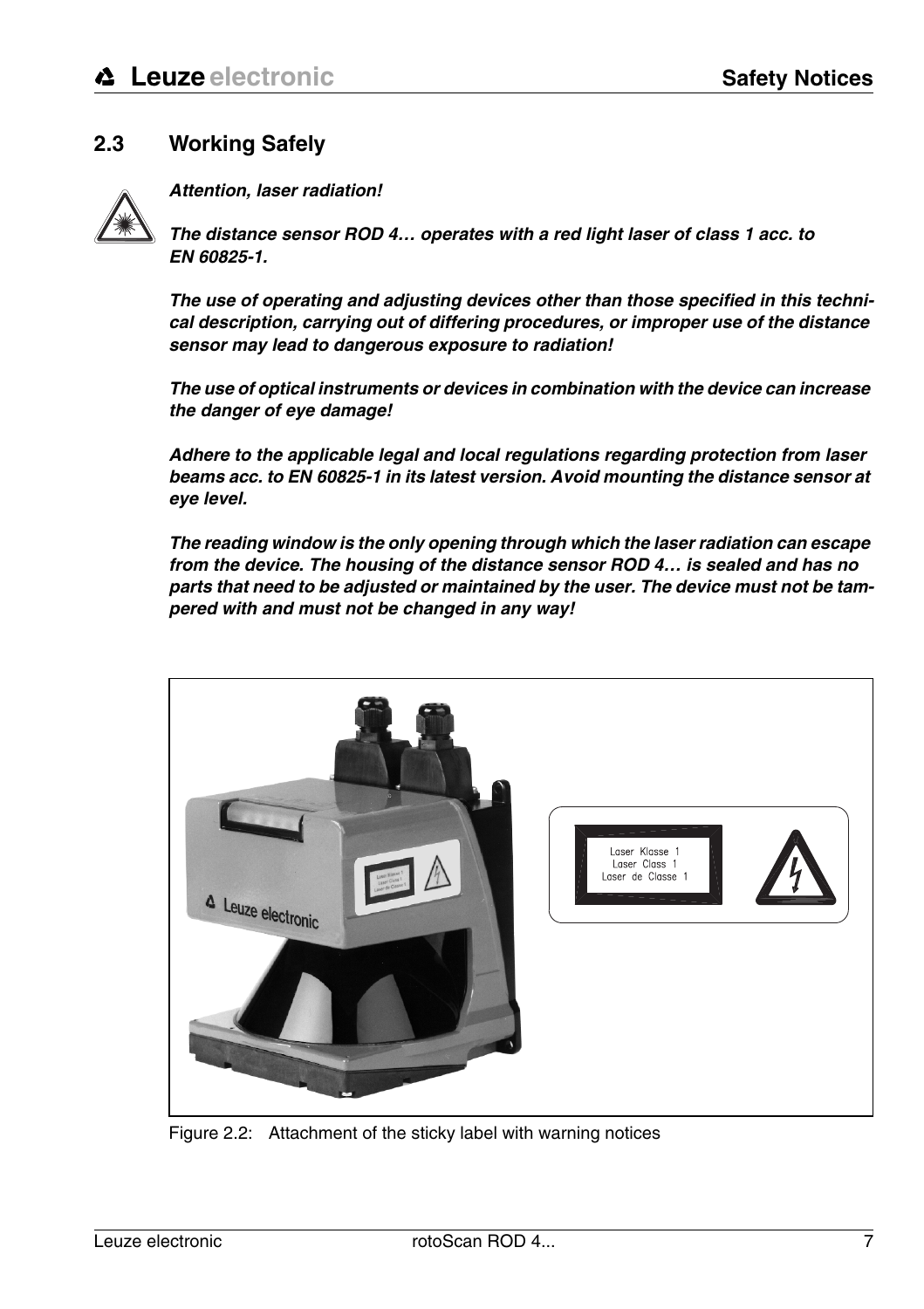

#### **Attention!**

Access and changes to the device, except where expressly described in this operating manual, are not authorised.

#### **Documentation**

All instructions contained here have to be strictly observed. Keep this technical description in a safe place. It should be accessible at all times.

#### **Safety Regulations**

Observe the locally applicable legal regulations and the rules of the employer's liability insurance association.

#### **Qualified Personnel**

Mounting, commissioning and maintenance of the device may only be carried out by qualified personnel.

Electrical work must be carried out by a certified electrician.

Repairs, in particular the opening of the housing, may only be carried out by the manufacturer or a person authorised by the manufacturer.



#### **Attention!**

Adjustment and change of the detection areas by means of the "RODSoft" configuration software may only be carried out by an authorised person. The password required is to be stored under lock and key by the designated person.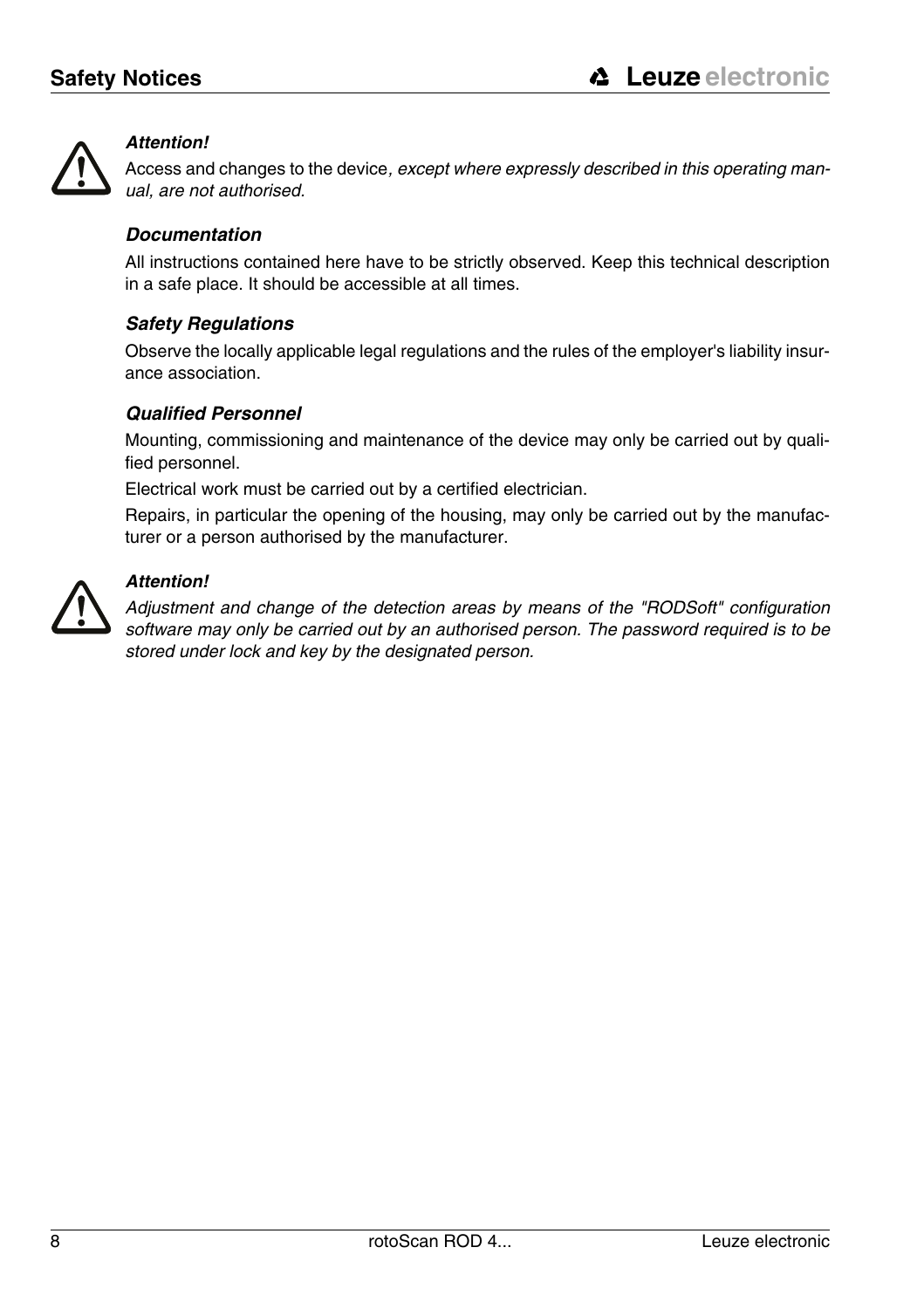# <span id="page-10-0"></span>**3 Description**

#### <span id="page-10-1"></span>**3.1 Technical Overview**

| <b>Designation</b> | <b>Type</b>                                                                                             | Part No.  |
|--------------------|---------------------------------------------------------------------------------------------------------|-----------|
| rotoScan ROD 4     | without heater                                                                                          | 500 36010 |
| rotoScan ROD 4-06  | with integrated heater                                                                                  | 500 38614 |
| rotoScan ROD 4-08  | with integrated heater,<br>with reduced receiving power for objects<br>with luminosity coefficient > 6% | 500 41423 |

#### <span id="page-10-2"></span>Table 3.1: Device types

The ROD 4… device is an optical distance sensor. It could also be considered an optical, area radar unit. The device periodically transmits light pulses within a working field of 190°. If the pulses are incident upon an obstacle or a person, the light is reflected and received and analysed by the ROD 4…. From the propagation time of the radiated light, the ROD 4… unit calculates the exact co-ordinates of the "seen" objects. If the obstacle or person is located within a defined area, a stop function is executed. In this case, the semiconductor switch outputs are switched off within the system reaction time. The stop function is automatically reset once the detection area is clear or upon acknowledgement, depending on the operating mode.

The ROD 4… can detect persons or objects with diameters greater than 20mm at a distance of up to 4.0m, even when the surface of the given object is dark. Larger objects are detected at distances of up to 50m.

Four programmable detection zone pairs make possible an optimal adaptation to the applications. A detection zone pair is considered to be the combination of both an internal and an external detection zone. Inner and outer detection zones each have a different colour display.

The ROD 4… unit can be used for mobile (driverless transportation systems, side-tracking skates, …) as well as for stationary applications (projection control, …).

The long-range and contact-less measurement principle makes the ROD 4… unit a universally applicable monitoring device.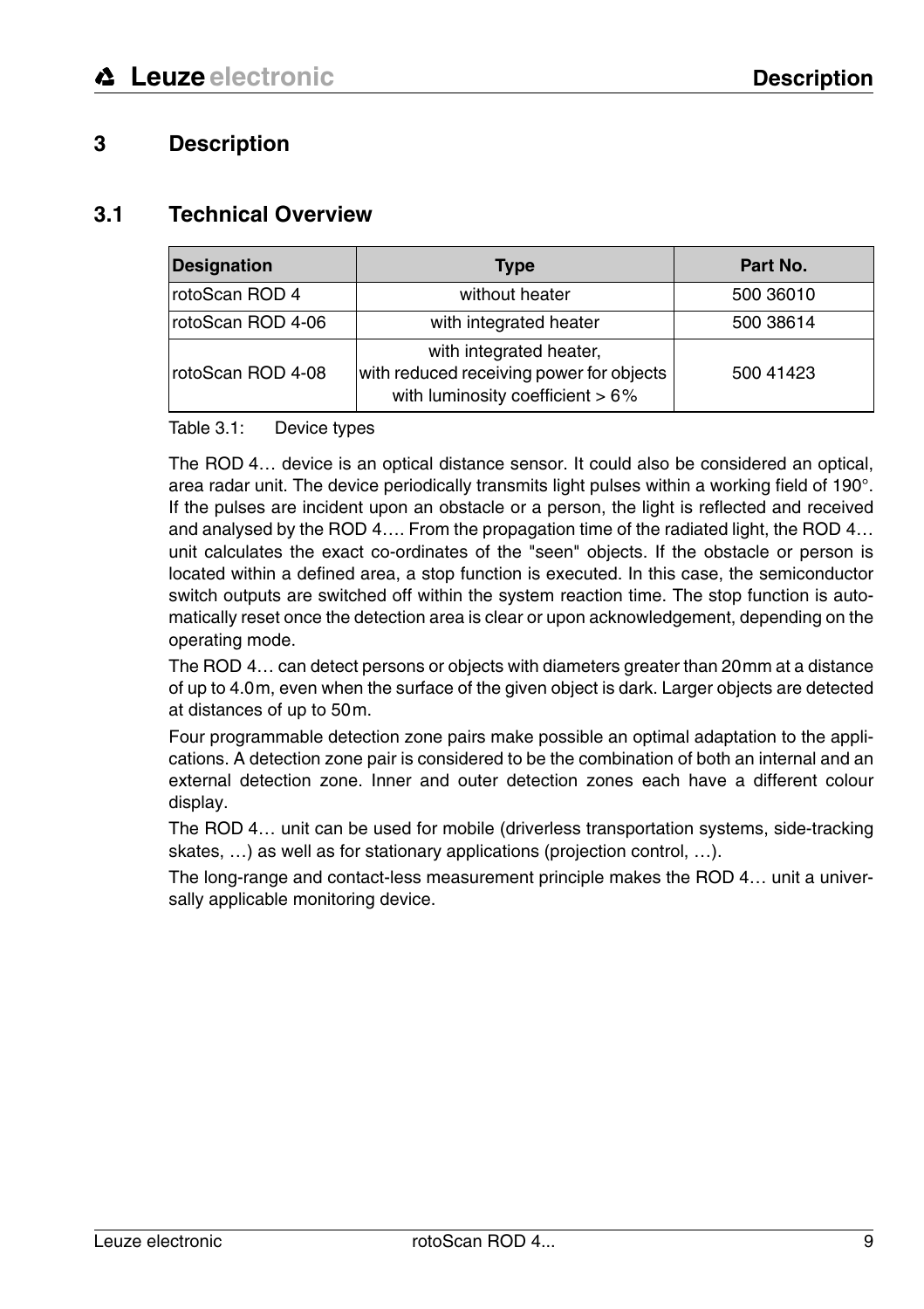

# <span id="page-11-1"></span><span id="page-11-0"></span>**3.2 Operating principle**

The working range of the ROD 4… (190°) is divided into 0.36° angular segments.



<span id="page-11-2"></span>Figure 3.2: Working range and angular resolution

Bundled light pulses are generated by a laser diode with coupled transmission optics. These light pulses are reflected by a rotating mirror in such a way that a light pulse is emitted every 40ms in all angular segments (scanning rate: 25scans/s). If the light pulse is incident upon an object or person, it is reflected and subsequently detected and analysed by the ROD 4….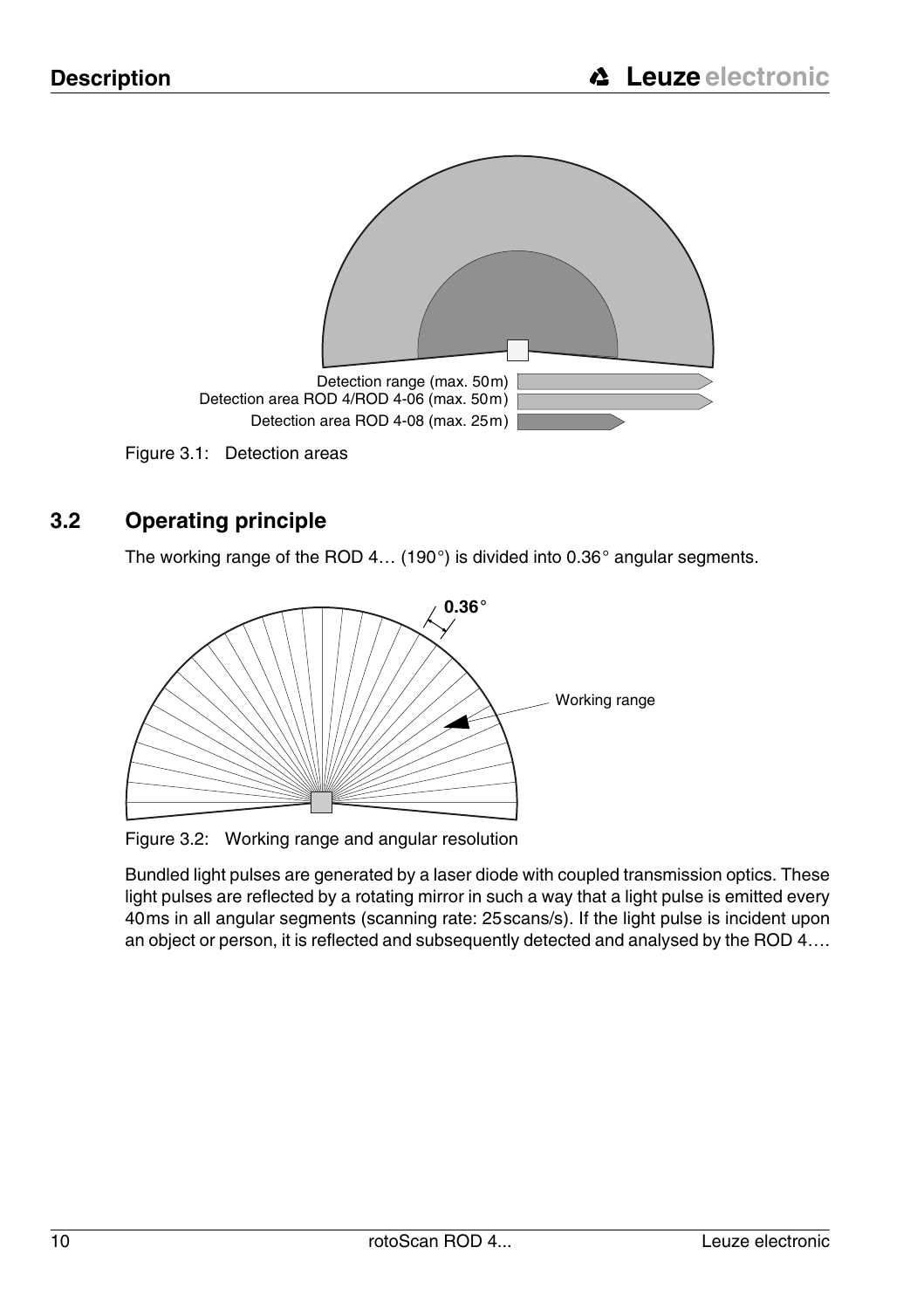

<span id="page-12-1"></span>Figure 3.3: Operating principle

The ROD 4… unit works on the principle of pulse propagation time measurement. The light pulse propagation time is a direct measurement of the distance to the object.

#### **Combination of hardware and software**

The ROD 4… can be programmed using the supplied software. In addition to the device configuration, the software can also be used to adapt the detection area pairs to the given application and to save the same in the ROD 4….

The image of the surroundings generated during the scan process is compared with the specified detection area contours. If an object or person violates a detection area for a least one scan (40ms), a corresponding, user-specific reaction is triggered.

### <span id="page-12-0"></span>**3.3 Application examples**

The following examples can be considered typical areas of application for the ROD 4….

#### **Side-tracking skate**

To prevent damage to the vehicle and the load being transferred, the ROD 4… can be used for the following tasks:

- Projection control on the left and right sides of the vehicle.
- Objects located in the transportation path must be recognised in time to prevent damage to the vehicle or to the load.

This task is reliably solved using ROD 4….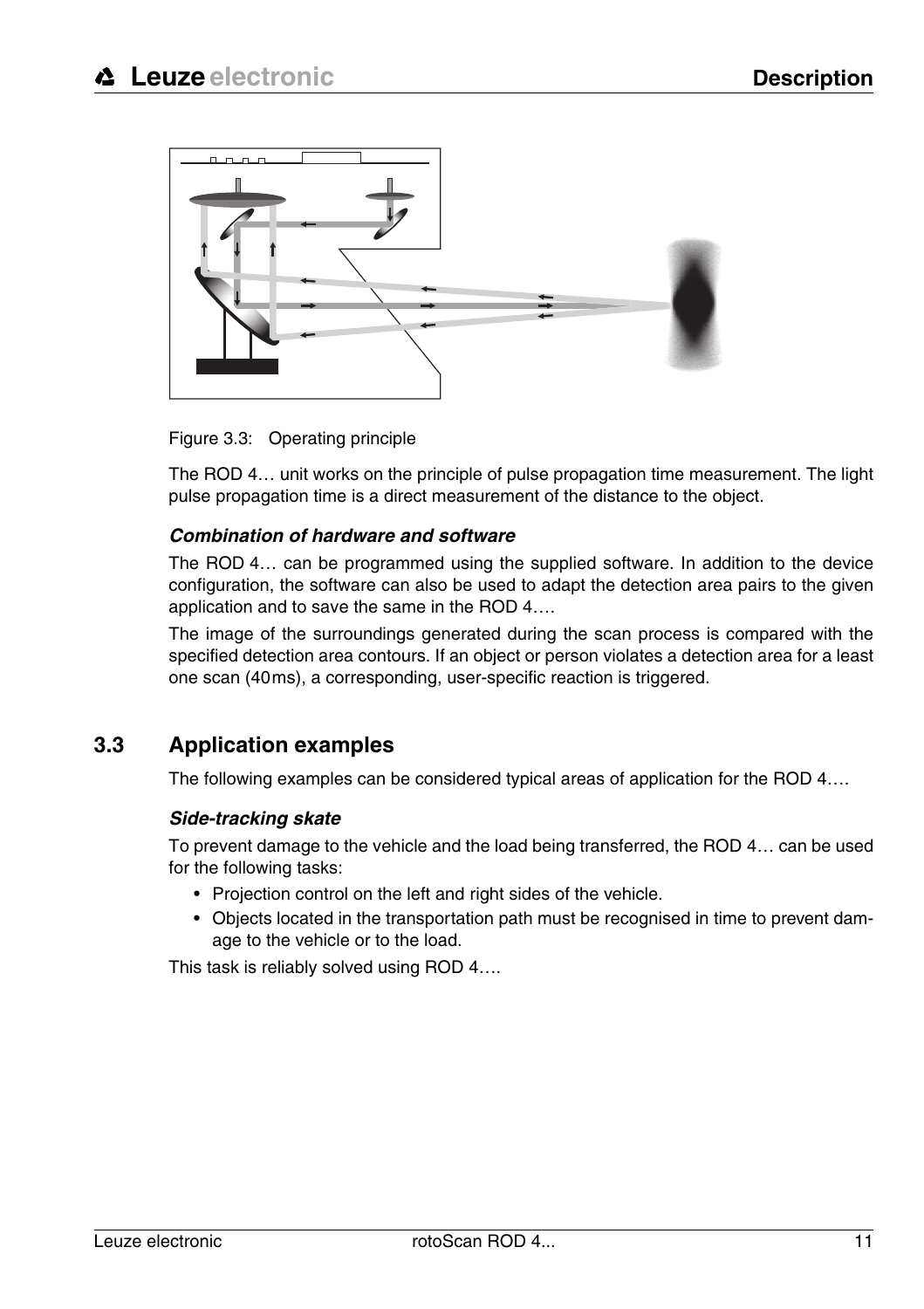

Figure 3.4: Use with a side-tracking skate

### <span id="page-13-0"></span>**Other applications**

- Buffing protection (e.g. for telpher lines)
- Contour measurement (e.g. in fully automatic car parks)
- Detection / counting of persons
- Room security / façade monitoring
- Access control
- Packet measurement / volume measurement
- etc.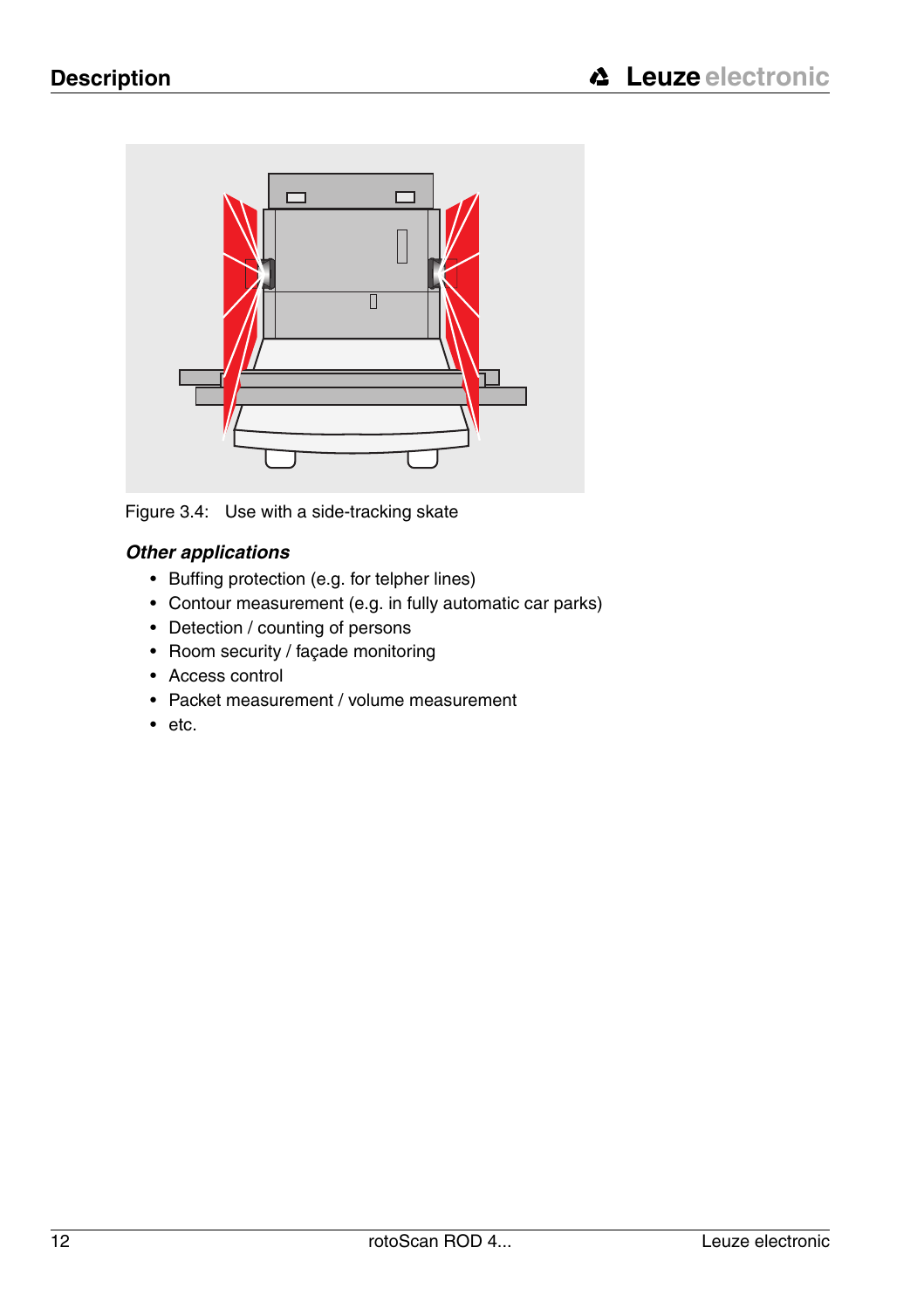# <span id="page-14-0"></span>**4 Mounting**

### <span id="page-14-1"></span>**4.1 Mounting location**

The ROD  $\Delta$  unit should be mounted so that the area which is to be monitored is covered by the corresponding sensor safety field.



#### **Attention!**

Because of the optical scanning principle, only objects with good reflective properties are detected directly in front of the sensor window. Physical damage to the sensor (e.g. due to collision or climbing on) should be prevented by using a protective enclosure.

In order for the ROD 4… to function optimally, it must be mounted in a favourable position. You should make every effort to observe the following points:

- Position the ROD 4... in a protected location.
- The mounting location and the electrical supply should be located as close as possible to one another.

The following figure displays the relationship of the scanning plane with respect to the device housing. Here, the zero point for the distance measurement is the axis of rotation of the rotating mirror.



<span id="page-14-2"></span>Figure 4.1: Scanning planes and device edges

For all mounting examples, an industry-suitable environment is assumed for the measure-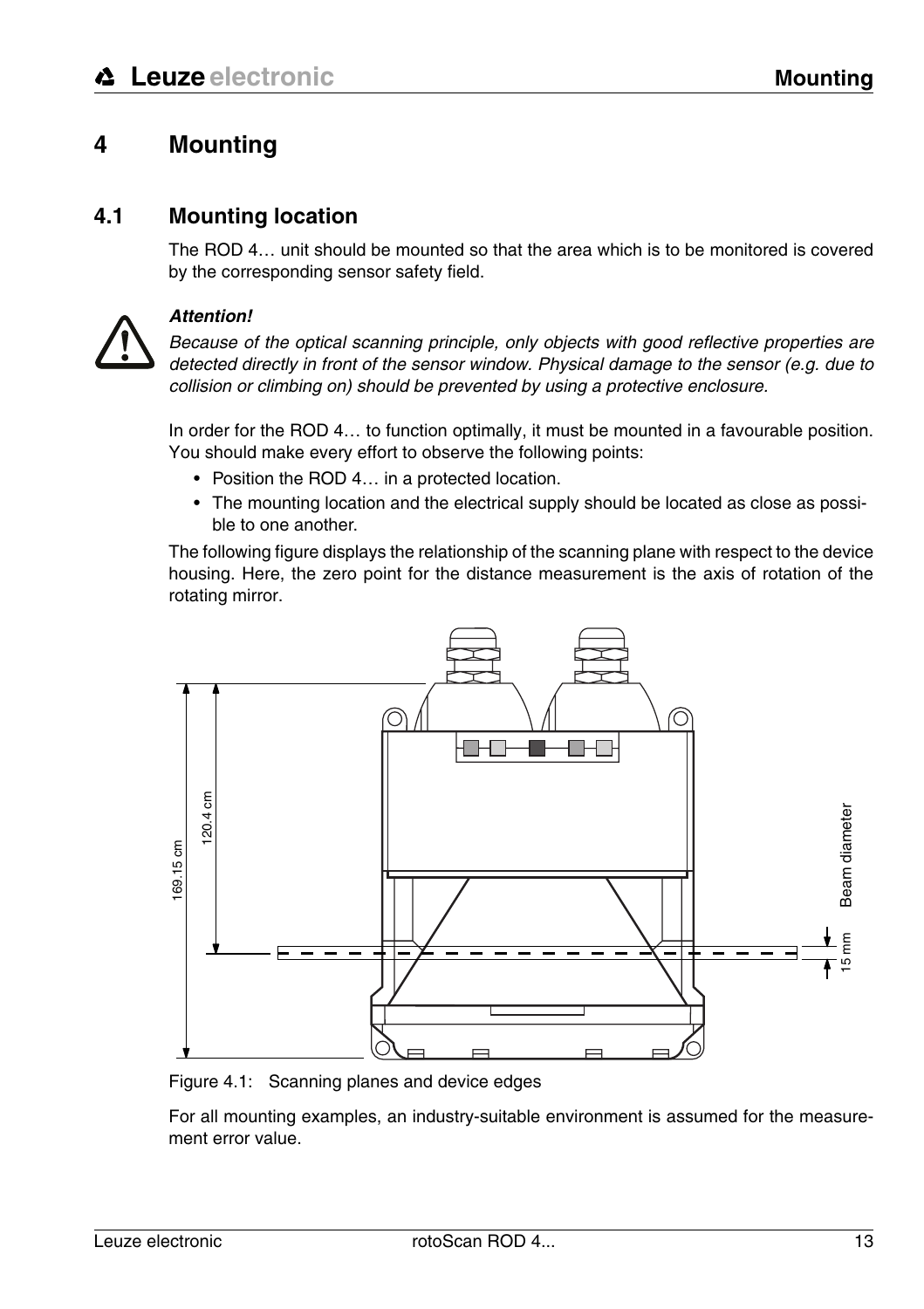◯  $\overline{\Box}$ 

# **Notice!**

Under certain circumstances, a larger measurement inaccuracy can occur with strongly reflective backgrounds such as retro-reflectors (size: 100x100mm).

# <span id="page-15-0"></span>**4.2 Mounting dimensions**

The ROD 4… can be fastened using the holes on the rear of the device. No mounting kit is necessary in this case.

It is, however, recommended that the ROD 4… be mounted with the aid of the BT-ROD-4 mounting kit. The advantage of this mounting variant lies in the exchangeability of the device. The device can, in this way, be removed from the mounting kit and returned at a later time without readjusting the device.

With the aid of the BT-ROD 4 mounting kit, pitches of maximum 8° downward or upward are possible. In addition, the mounting kit allows lateral inclinations of up to  $\pm 4^{\circ}$ .





<span id="page-15-1"></span>Figure 4.2: Mounting dimensions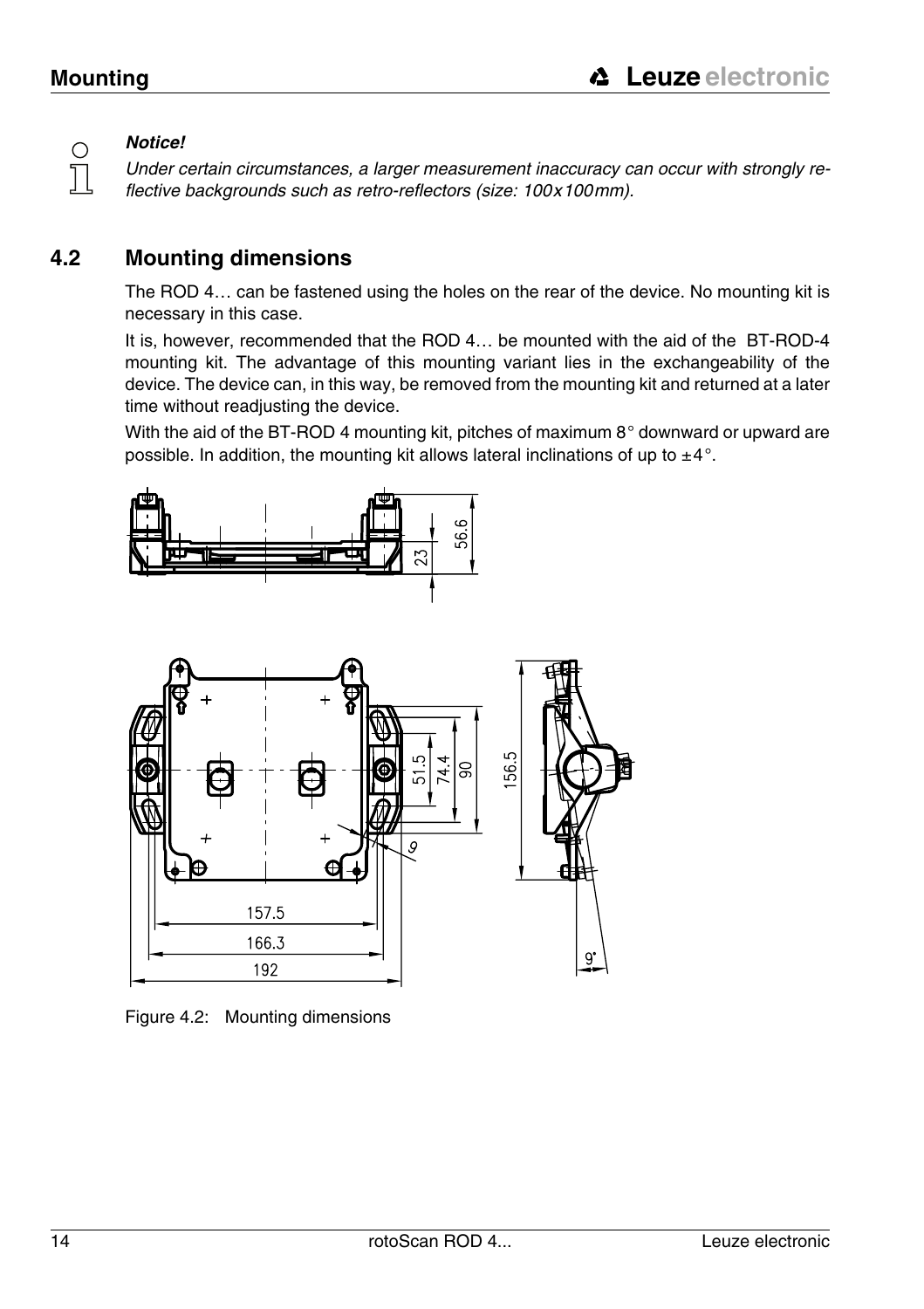# <span id="page-16-0"></span>**5 Electrical Connection**

### <span id="page-16-1"></span>**5.1 Connecting the rotoScan ROD 4…**

For its electrical supply, the ROD 4… requires a DC voltage of 24V with a power of 10W plus the load at the outputs. The power supply must be protected using a 2.5A semi-timelag fuse in the switch cabinet.

To configure the scanner, connect control cable (X1) to the power supply and the interface cable (X2) to the PC or laptop. Before commissioning the system, please check the pin assignments, the wiring, the supply voltage and the safeguarding. In spite of the scanner's robust housing and fittings, which include various internal safety mechanisms, damages resulting from misconnection remain possible.



a) Connection for parameterisation only

b) Dummy connector

c) Connector X1 (15-pin, SUB-D)

d) Connector X2 (9-pin, SUB-D)

<span id="page-16-2"></span>Figure 5.1: Connecting the rotoScan ROD 4…



#### **Attention!**

In normal operation, you **must** permanently connect the two connection housings with the ROD 4…. If one of the two connection housings is missing, the ROD 4… no longer meets protection class IP 65.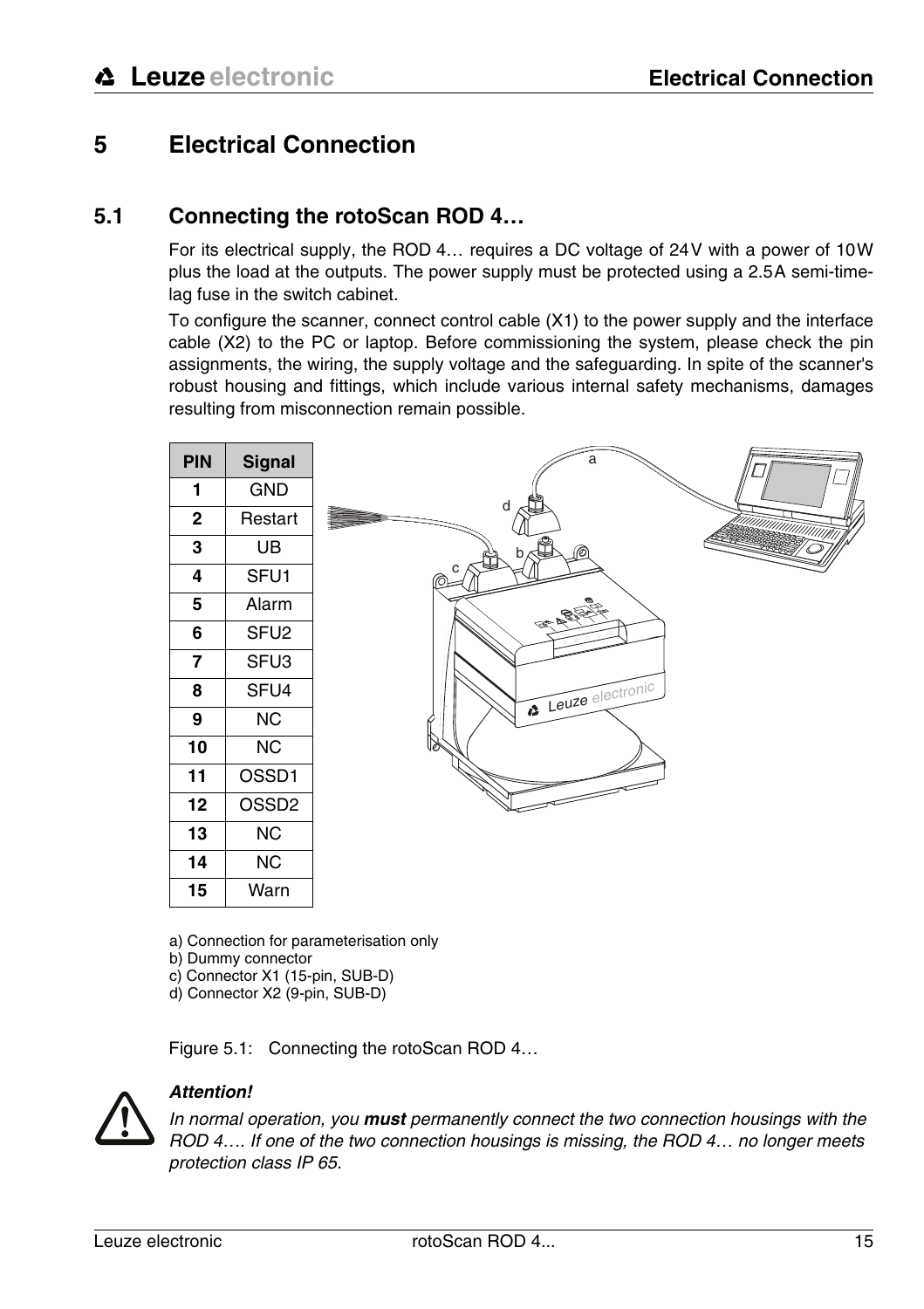### <span id="page-17-0"></span>**5.1.1 Interface assignment X1 and X2**

| Interface No. | Interface type      | Interface function                                                                                                                |
|---------------|---------------------|-----------------------------------------------------------------------------------------------------------------------------------|
| Χ1            | SUB-D <sub>15</sub> | Connections for:<br>• Power supply<br>• Switching and signal lines                                                                |
| <b>X2</b>     | SUB-D <sub>9</sub>  | rotoScan ROD 4 - PC interface<br>• Parameter configuration<br>• Detection zone definition<br>• Data transmission<br>• Diagnostics |

<span id="page-17-2"></span>Table 5.1: Interfaces of the rotoScan ROD 4… - X1 and X2

#### <span id="page-17-1"></span>**5.1.2 Connector assignments for interface X1**

|                         | <b>PIN</b>     | Signal            | <b>Description</b>                                                                                                                                                                                           |
|-------------------------|----------------|-------------------|--------------------------------------------------------------------------------------------------------------------------------------------------------------------------------------------------------------|
|                         | 1              | <b>GND</b>        | Supply voltage ground                                                                                                                                                                                        |
|                         | $\mathbf{2}$   | Restart           | Safe input "restart-disable",<br>reset the scanner and connection of the restart<br>button                                                                                                                   |
|                         | 3              | <b>UB</b>         | Supply voltage +24 V DC                                                                                                                                                                                      |
|                         | 4              | SFU <sub>1</sub>  | Changeover to detection zone pair 1                                                                                                                                                                          |
| 8<br>15<br>7<br>14<br>6 | 5              | Alarm             | Output upon violation of outer detection zone and<br>for warning messages such as "window lightly<br>soiled" or error messages such as "window heav-<br>ily soiled"<br>(both functions can be parameterised) |
| 13<br>5                 | 6              | SFU <sub>2</sub>  | Changeover to detection zone pair 2                                                                                                                                                                          |
| 12<br>4                 | $\overline{7}$ | SFU <sub>3</sub>  | Changeover to detection zone pair 3                                                                                                                                                                          |
| 11<br>3                 | 8              | SFU <sub>4</sub>  | Changeover to detection zone pair 4                                                                                                                                                                          |
| 10                      | 9              | NC.               | do not use!                                                                                                                                                                                                  |
| $\overline{2}$<br>9     | 10             | NC.               | do not use!                                                                                                                                                                                                  |
| 1                       | 11             | OSSD1             | Semiconductor output, shutdown upon violation of<br>the inner detection zone, channel 1                                                                                                                      |
|                         | 12             | OSSD <sub>2</sub> | Semiconductor output, shutdown upon violation of<br>the inner detection zone, channel 2                                                                                                                      |
|                         | 13             | NC.               | do not use!                                                                                                                                                                                                  |
|                         | 14             | <b>NC</b>         | do not use!                                                                                                                                                                                                  |
|                         | 15             | Warn              | Warning and error output                                                                                                                                                                                     |

<span id="page-17-3"></span>Table 5.2: SUB-D15 pin assignments for interface X1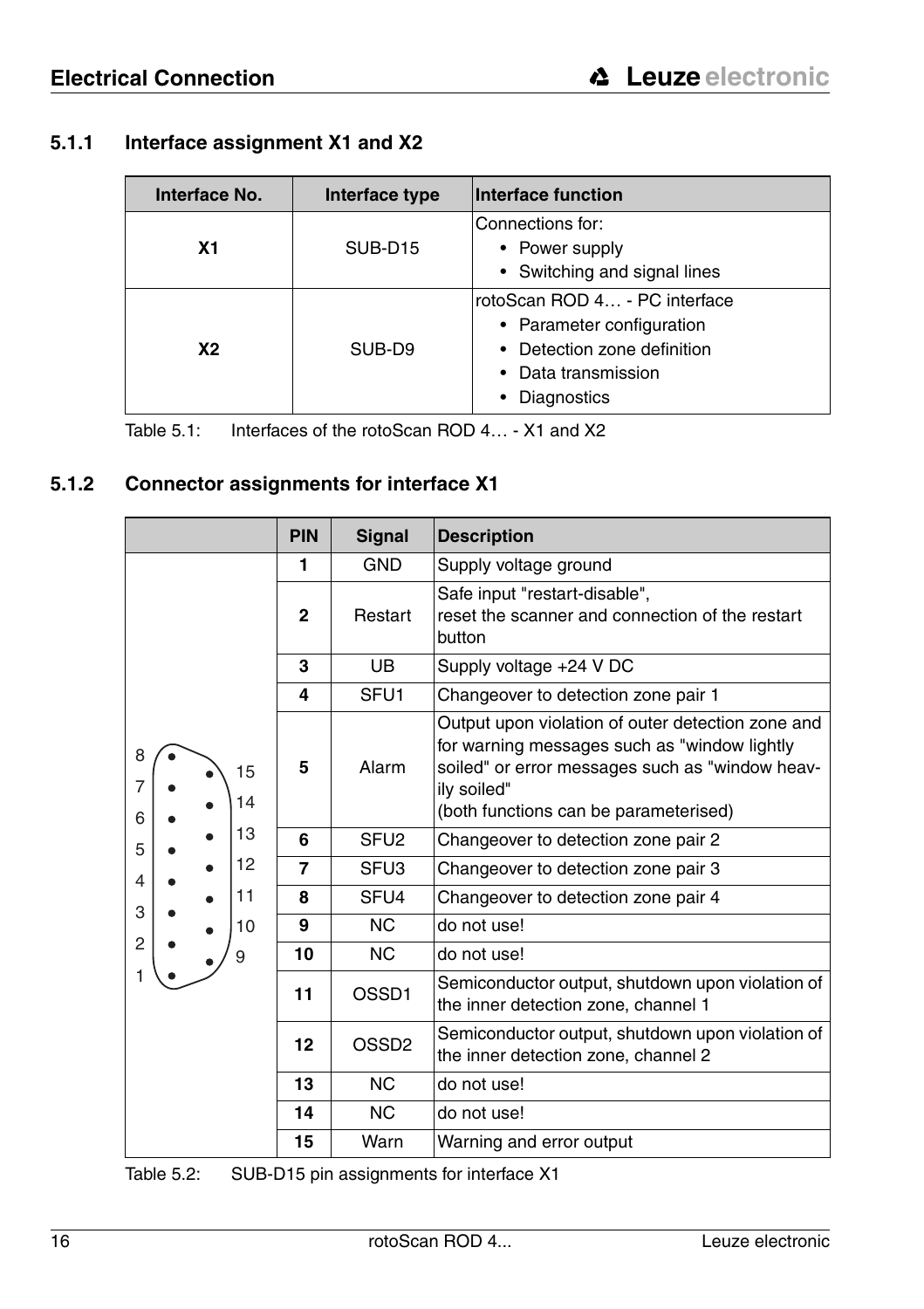

#### **Attention!**

Any additionally used switching components (e.g. button for restarting) must be permanently mounted.

- Loosely position the button at the intended position.
- Switch on the voltage supply of the ROD 4… which has been configured for the application.
- Violate the active inner detection area, e.g. by entering it. The violation is indicated by the following status display (see also [Chapter 10.1](#page-36-1)):



• Now actuate the restart button and observe the left, green LED. If this LED illuminates, you are no longer in the inner detection area and the location of the button is suitable. If the LED does not illuminate, there are still objects located within the inner detection area. In this case, change the location of the button and perform the test again.

#### <span id="page-18-0"></span>**5.1.3 Connector assignments for interface X2 (RS 232)**

|                     |    | <b>PIN</b>   | <b>Signal</b> | <b>Description</b>                                                     |
|---------------------|----|--------------|---------------|------------------------------------------------------------------------|
|                     |    |              | NC.           | do not use!                                                            |
|                     |    | $\mathbf{2}$ | TxD           | Data communication, transmission                                       |
|                     |    | 3            | <b>RxD</b>    | Data communication, reception                                          |
|                     | 6  | 4            | <b>NC</b>     | do not use!                                                            |
| $\overline{c}$<br>3 |    | 5            | GND/shield    | Ground/shielding<br>(to be connected only on the cabinet side with PE) |
| 4                   | 18 | 6            | <b>RS 232</b> | RS 232 detection                                                       |
| 5                   |    |              | NC.           | do not use!                                                            |
|                     |    | 8            | <b>NC</b>     | do not use!                                                            |
|                     |    | 9            | reserved      | Reserved for test purposes, not wired                                  |

<span id="page-18-1"></span>Table 5.3: SUB-D9 - pin assignments for the interface X2 as RS 232 port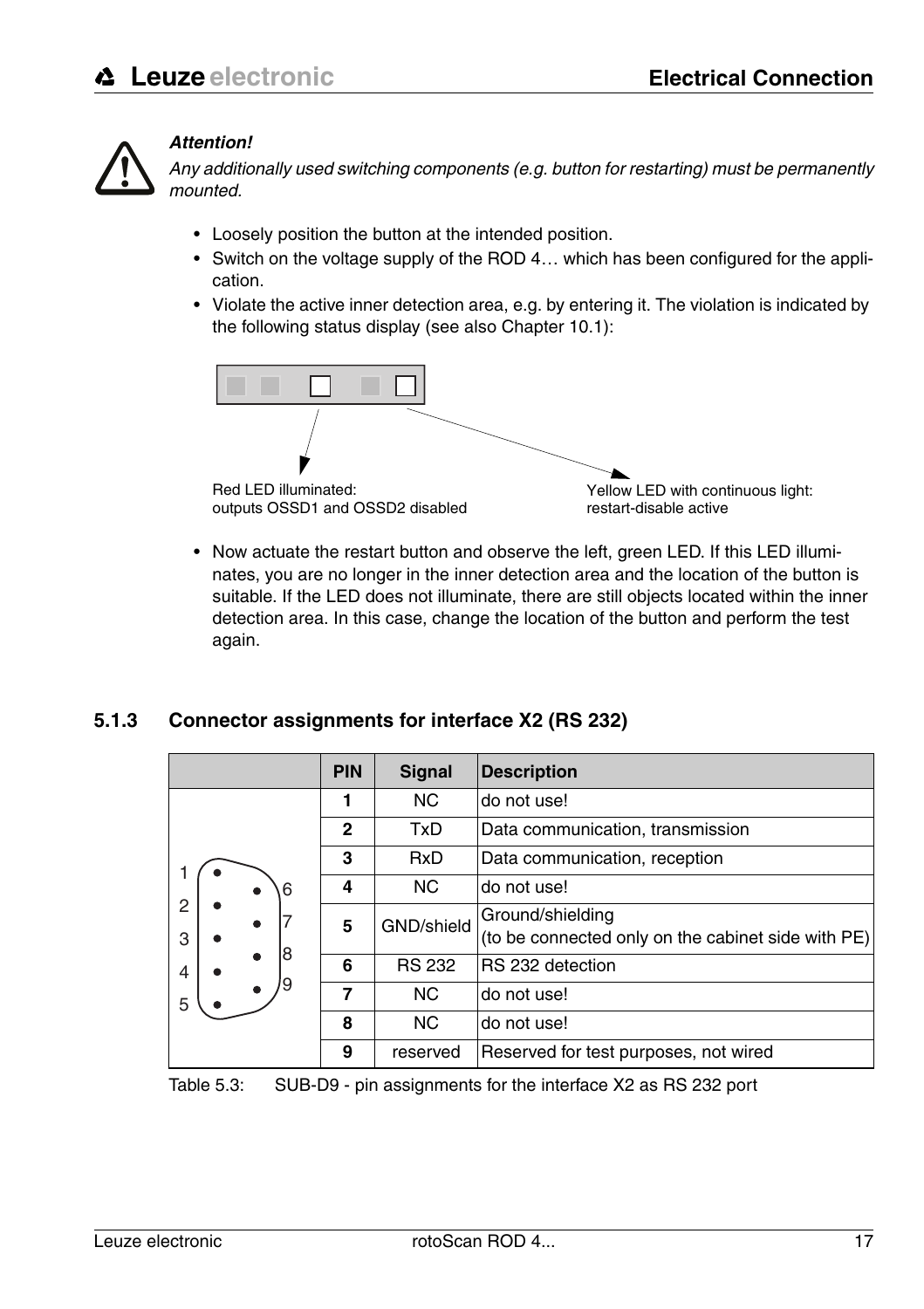#### <span id="page-19-0"></span>**5.1.4 Connector assignments for interface X2 (RS 422)**

# **Notice!**

 $\frac{1}{2}$ 

If you would like to work with an RS 422 interface, you must connect PIN 6 with PIN 5 (GND) by means of a bridge.

|                  | <b>PIN</b>   | Signal        | <b>Description</b>                                                     |
|------------------|--------------|---------------|------------------------------------------------------------------------|
|                  | 1            | $TxD+$        | RS 422 transmitted data                                                |
|                  | $\mathbf{2}$ | TxD-          |                                                                        |
| $\overline{2}$   | 3            | RxD-          | RS 422 received data                                                   |
| 3                | 4            | $RxD+$        |                                                                        |
| 4                | 5            | GND/shield    | Ground/shielding<br>(to be connected only on the cabinet side with PE) |
| 5                | 6            | <b>RS 422</b> | RS 422 detection, select as interface RS 422 by<br>bridging on PIN 5   |
|                  | 7            | <b>NC</b>     | do not use!                                                            |
| Connection PIN 5 | 8            | <b>NC</b>     | do not use!                                                            |
| to PIN 6         | 9            | reserved      | Reserved for test purposes, not wired                                  |

<span id="page-19-1"></span>Table 5.4: SUB-D9 - pin assignments for the interface X2 as RS 422 port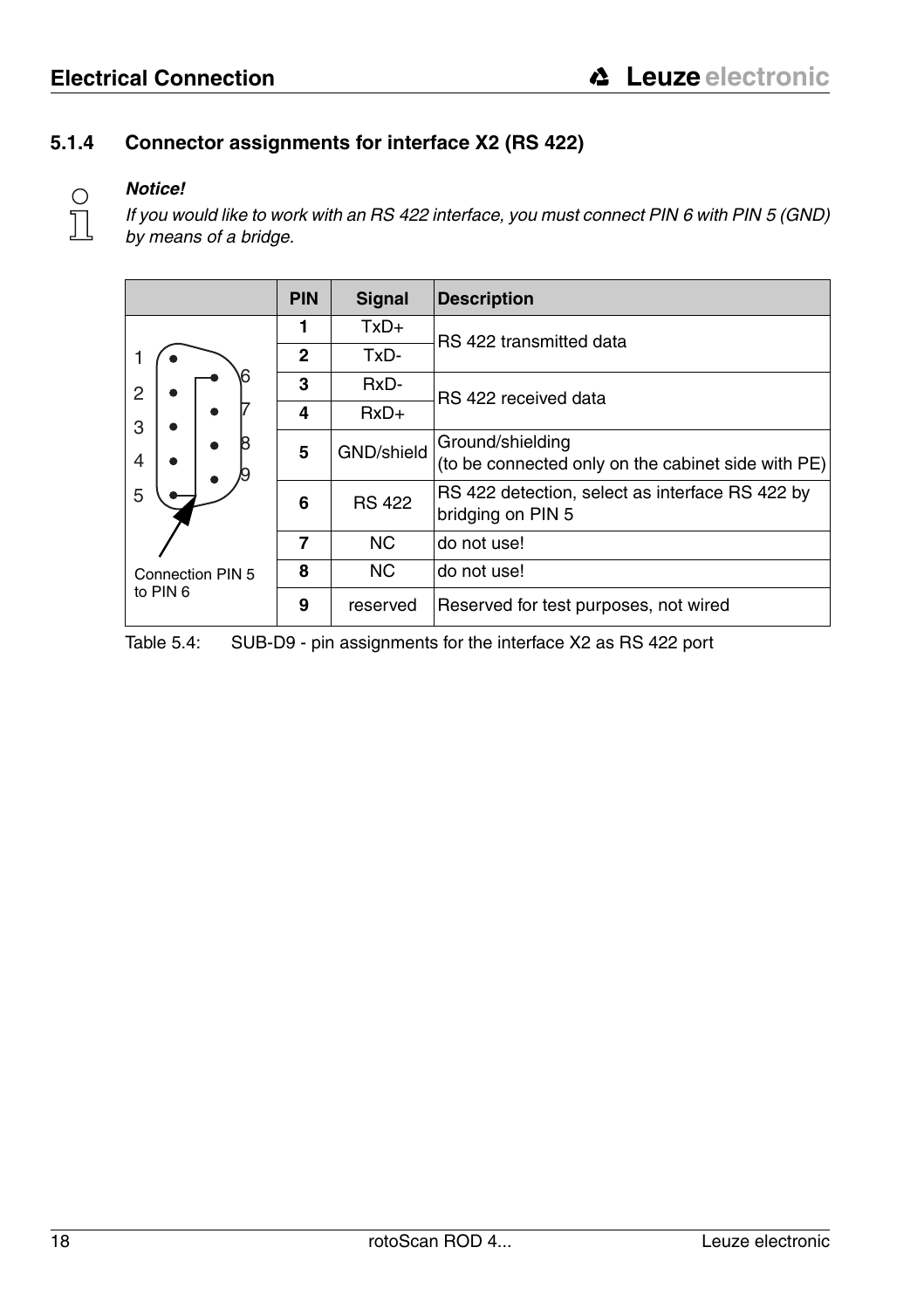# <span id="page-20-0"></span>**5.2 Function characteristics of the X1 interface**

#### <span id="page-20-1"></span>**5.2.1 Input switching**

Two pluggable connection housing are located on the top of the device. A prewired cable is fastened to the connection housing with the SubD 15-pin interface by means of solder connections at the solder points of the plug [\(see figure 5.5\).](#page-23-2)



<span id="page-20-2"></span>Figure 5.2: Inputs of interface X1

#### **"SFU1 - SFU4"**

With the ROD 4..., it is possible to work with up to four detection area pairs. Use the inputs X1-4 (SFU1), X1-5 (SFU2), X1-6 (SFU3) and X1-7 (SFU4) to changeover between the detection area pairs.

#### **Example of detection area pair changeover:**

- Detection area pair 1 (X1-4) is the active, primary detection area
- The +24 VDC supply voltage is applied to detection area pair 2 (X1-6)
- In this state both detection area pairs are active
- Detection area pair 1 (X1-4) is switched off within one second
- In this state detection area pair 2 (X1-6) is active

#### **The following situation would be possible with a DTS application:**

The vehicle enters an intersection area while detection area pair 1 is switched on  $(\mathbb{O})$ . To prevent objects from coming into danger, detection area pair 2 is switched on before the curve  $(\circled{2})$ . Detection area pair 1 is switched off within one second. The vehicle travels around the curve with detection area pair 2 active  $(③)$ . Afterward, detection area pair 2 is again switched off and detection area pair 1 activated. The vehicle continues to travel with detection area pair 1 active  $(\circledast)$ .

#### **Notice!**

The duration for the changeover between detection area pairs is limited to maximum 1s.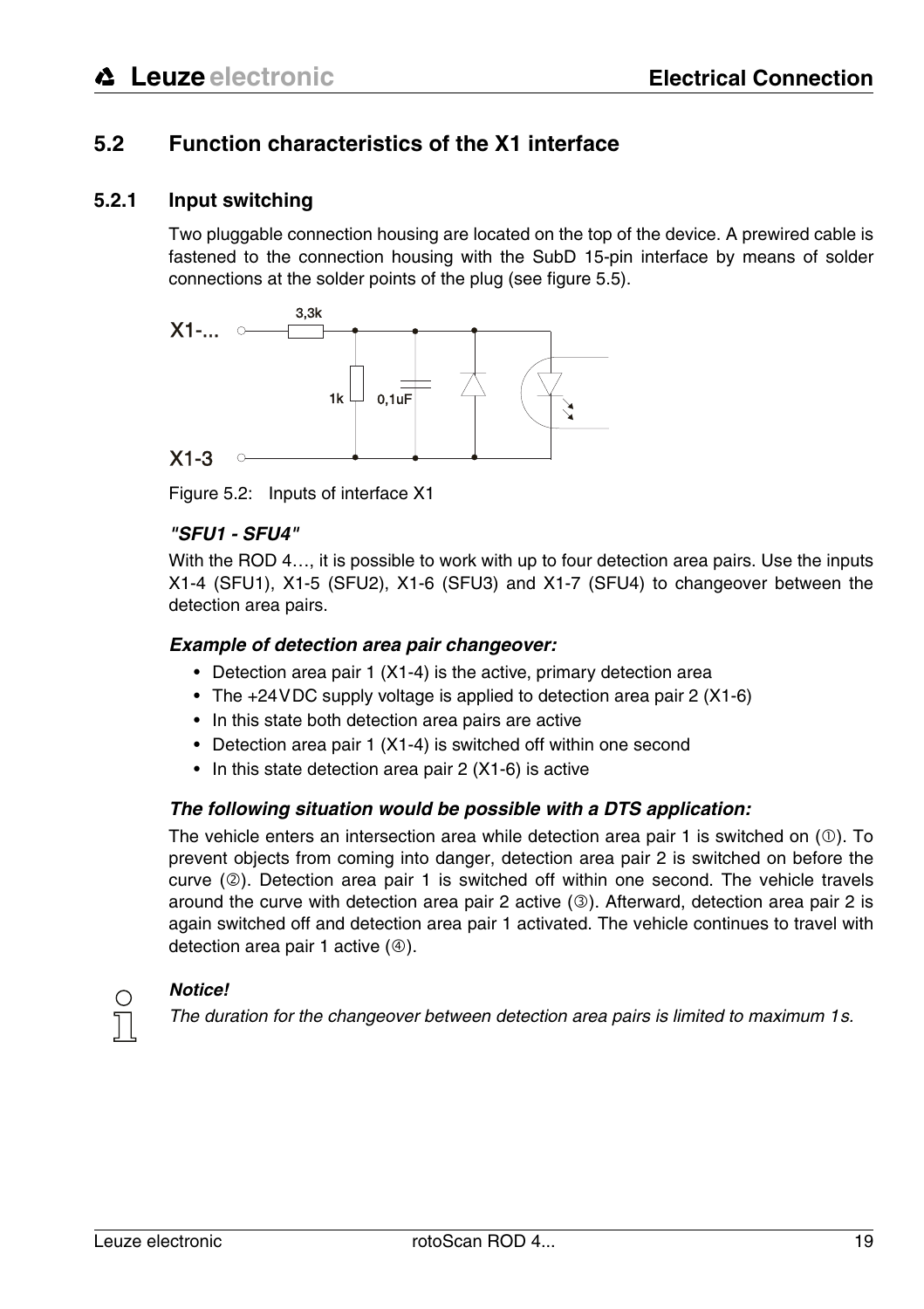

<span id="page-21-0"></span>



#### **Notice!**

When configuring the switching on or switching off of detection area pairs, make certain that the ROD 4… changes over within the response time.



#### **Attention!**

If no detection area pair or more than two detection areas are selected by you, ROD 4… reports an error via X1-5 and the corresponding LED in the display field.

#### **"RESTART"**

The RESTART input X1-2 has, depending on operating status, several functions:

- Enable restart after a detection area violation.
- New-start after correcting a device error.
- A high signal of at least 3 s and maximum 6 s duration triggers a RESET.

This input must be set from a separate button and may not be connected to the rest of the control system in order to prevent unintentional enabling of the system. The restart button must be positioned so that it cannot be activated by a person standing in a safety field.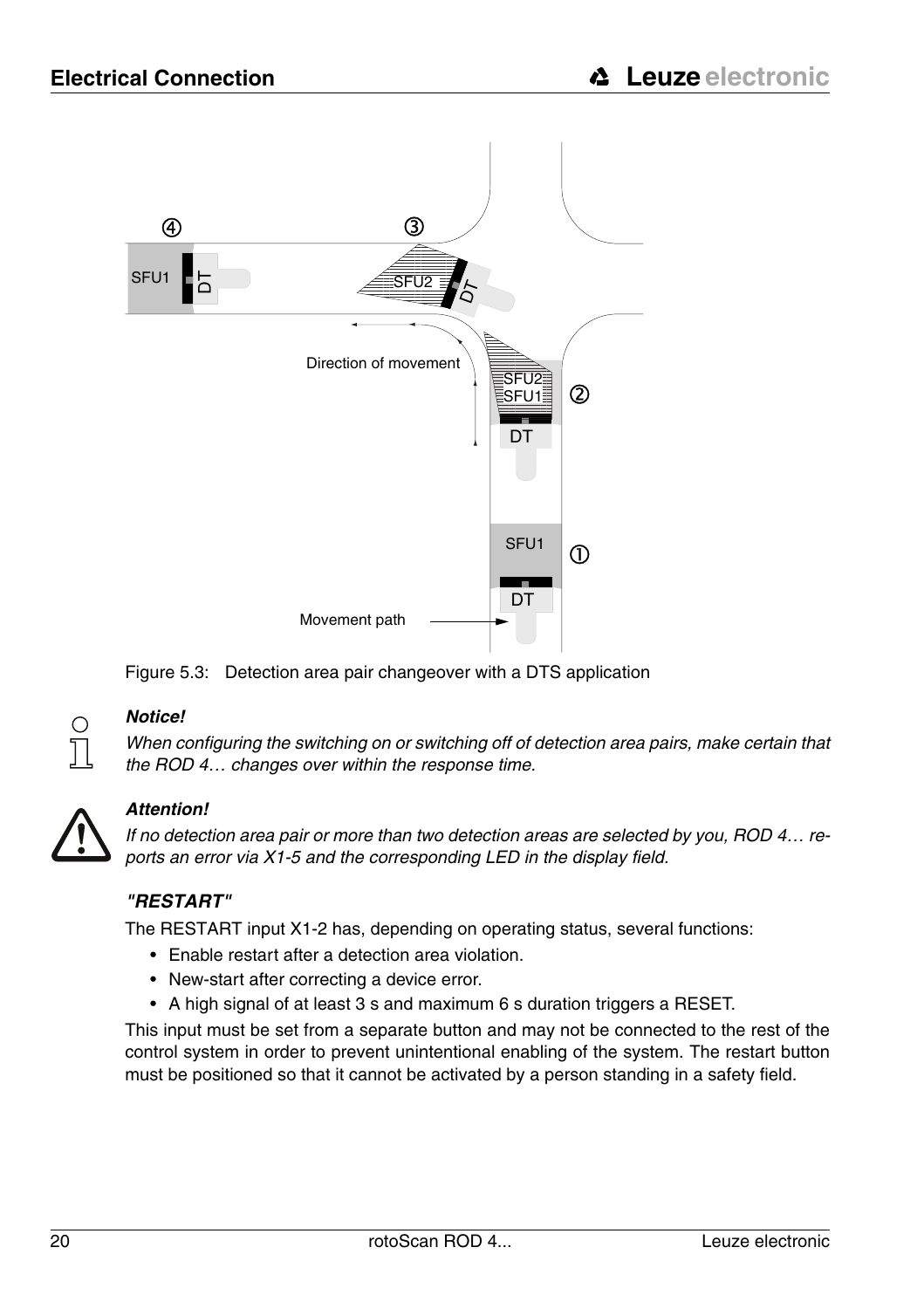#### <span id="page-22-0"></span>**5.2.2 Output switching**

The signal outputs are used to control indicator lamps or relays which indicate the device status. This is switched from a transistor output with open collector set to "active high" (operating voltage).



<span id="page-22-1"></span>Figure 5.4: Outputs of interface X1

#### **"Alarm" (X1-5)**

X1-5 = "active high" signals that the device is ready for operation. A "low" output indicates one of the following conditions:

- Violation of the **outer** detection area
- Warning state, e.g. slightly soiled window detected user should clean window before a device error is reported and outputs OSSD1 and OSSD2 are switched off
- Device error, e.g. resulting from a faulty reference measurement or heavily soiled window

Both the signalling upon violation of the outer detection area as well as the signalling of the warning state can be parameterised (see user manual for the configuration software "RODsoft").

#### **"OSSD1" (X1-12) and "OSSD2" (X1-11)**

These two semiconductor outputs report violation of the **inner** detection area.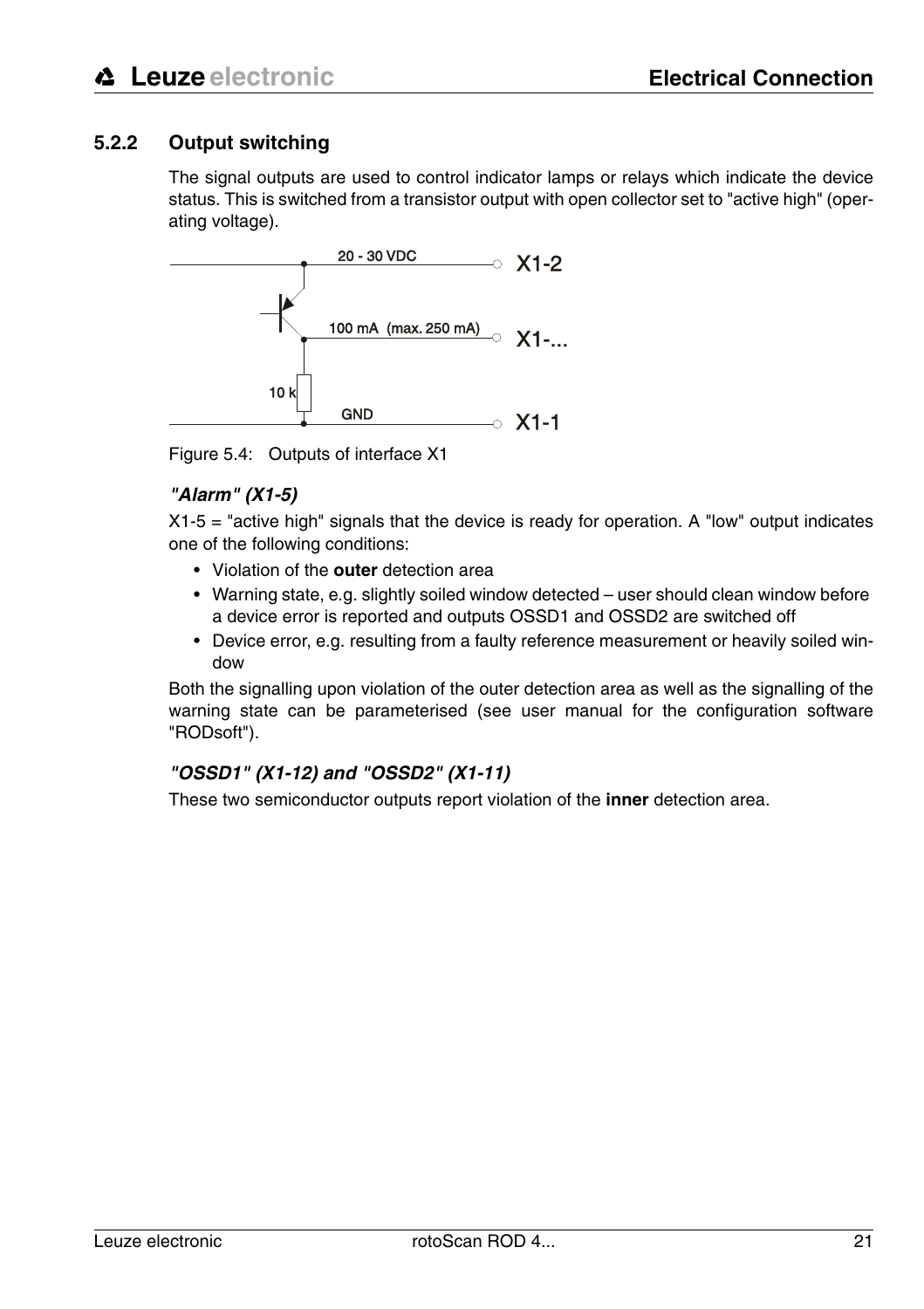### <span id="page-23-0"></span>**5.3 Function characteristics of the X2 interface**

The RS 232/422 interface (X2) is used to

- configure and parameterise the ROD 4....
- transmit measurement data for viewing on a monitor,
- for analysing the co-ordinates during the parameterisation (e.g. for DTS applications) as well as
- for error diagnosis and troubleshooting.

The connection housing for interface X2 is delivered standard with a blank PG cable gland.

To configure and parameterise the ROD 4…, open the connection housing and connect your interface cable. After configuring and/or parameterising, connect the connection housing with the blank PG cable gland.

#### <span id="page-23-1"></span>**5.3.1 Wiring the plug**

To connect the device, use the supplied connection housings. Each connection housing consists of the following individual parts:

- Housing with sealing ring and cross-recessed fastening screws
- PG-cable glands (M16) with blank plugs
- SubD 9-pin plug or SubD 15-pin plug, each with solder connection



<span id="page-23-2"></span>Figure 5.5: Plug wiring

#### **Observe when wiring:**

- cable cross-section  $= min. 0.5 mm<sup>2</sup>$ 
	-
- cable outer diameter  $= 5 ... 9$ mm
- max. cable length  $= 50m$
- use shielded cable
- 

22 rotoScan ROD 4... Leuze electronic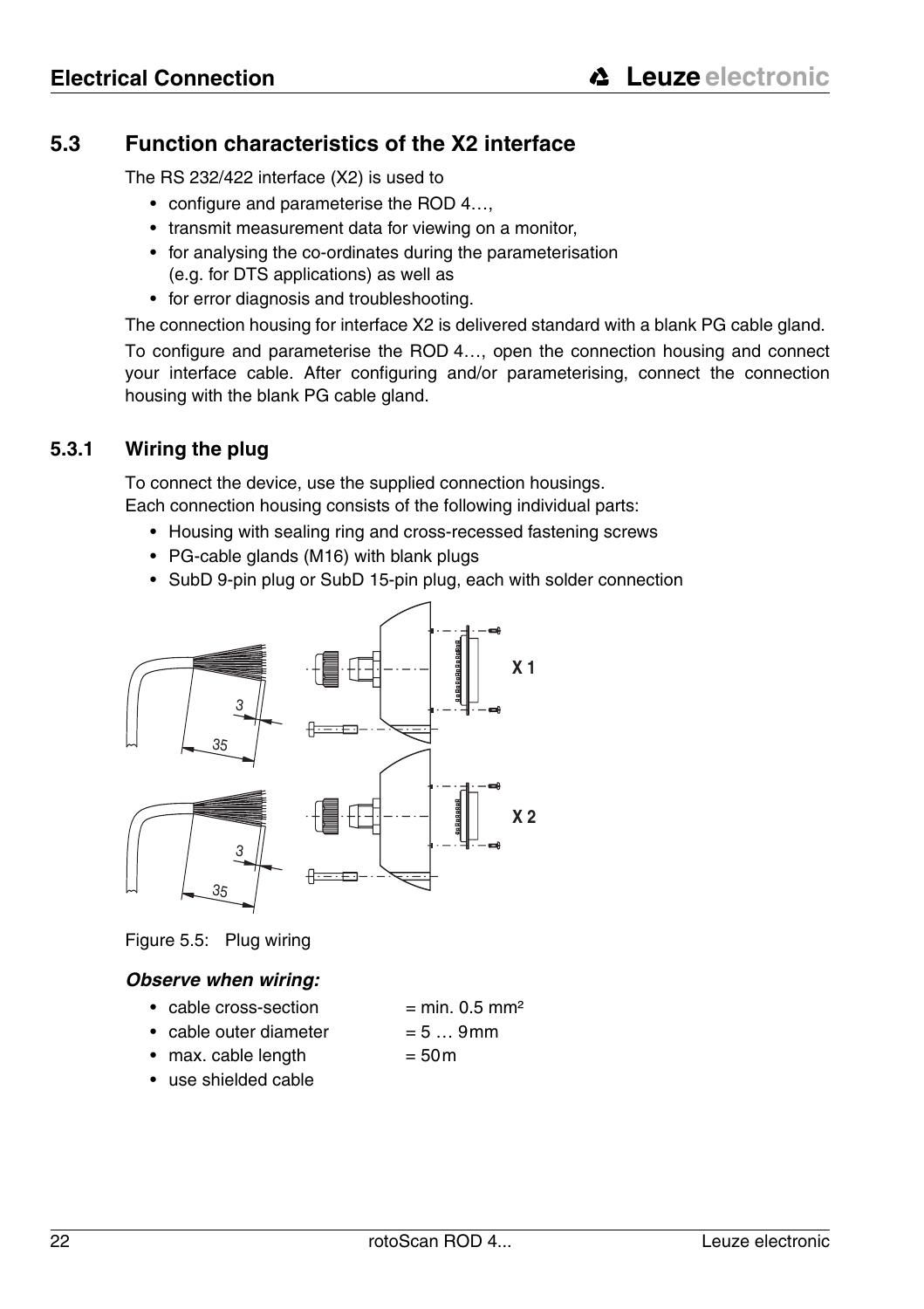# <span id="page-24-0"></span>**5.4 Integration in the control system**

The two following examples illustrate possibilities for connection to a control system. After connecting the operating voltage PIN  $X1-3$  (+U<sub>p</sub>) to PIN  $X1-1$  (GND) and activating at least one of the detection area pairs (X1-4, X1-6, X1-7 or X1-8), the device is ready for operation.

#### <span id="page-24-1"></span>**5.4.1 Connection example 1: without detection area pair changeover**

**Integrating the ROD 4… with discrete external wiring with relay or contactor without detection area pair changeover:**



<span id="page-24-2"></span>Figure 5.6: Connection example without detection area pair changeover

With this connection example, the restart-disable is realised by means of the command device "WA" connected at the RESTART input (X1-2). The device must, in this case, be configured with the software in such a way that the operating mode "with restart-disable" is active.

Detection area pair changeover is not provided in this example. For this purpose, directly connect SFU1 (X1-4) to the operating voltage VCC. The relays K1 and K2 used here have overlapping contacts (make before break) and are operated directly at the two semiconductor outputs OSSD1 (X1-12) and OSSD2 (X1-11).

The two semiconductor outputs possess an internal electronic current limit and are protected in the event of errors by fuse SI 2.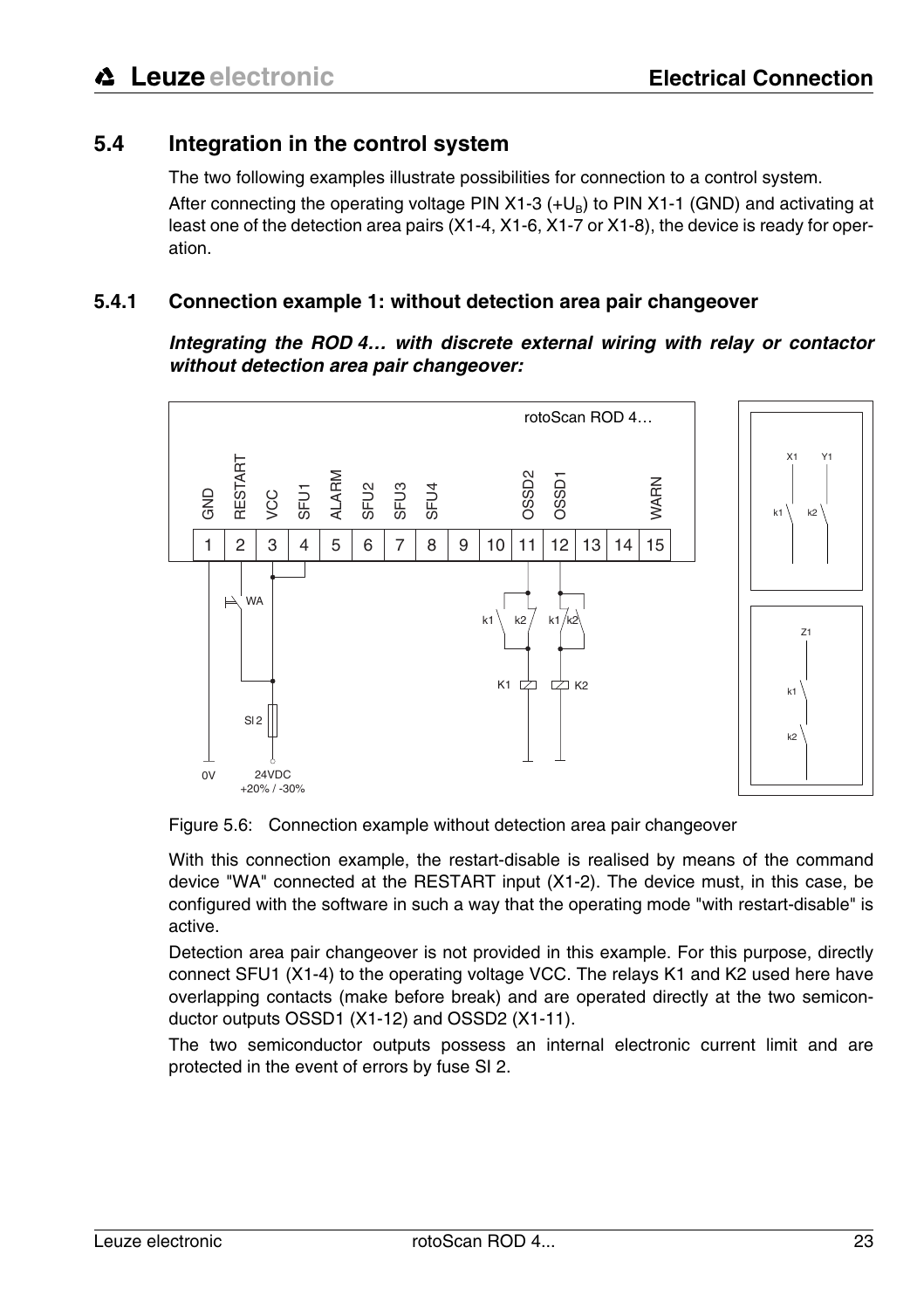#### <span id="page-25-0"></span>**5.4.2 Connection example 2: with detection area pair changeover**

**Integrating the ROD 4… with discrete external wiring with relay or contactor with detection area pair changeover:**



<span id="page-25-1"></span>Figure 5.7: Connection example with detection area pair changeover

A detection area pair changeover of four detection area contours (an inner and an outer contour each) is possible via inputs X1-4 (SFU1), X1-5 (SFU2), X1-6 (SFU3) and X1-7 (SFU4) in this example. The restart-disable and contactor monitoring are realised via the RESTART input.

The ROD 4… is operated in this case in the operating mode "with restart-disable". The currently active, violated detection area is released by the command device "WA". The relays K1 and K2 used here have overlapping contacts (make before break) and are operated directly at the two secure semiconductor outputs OSSD1 (X1-12) and OSSD2 (X1-11).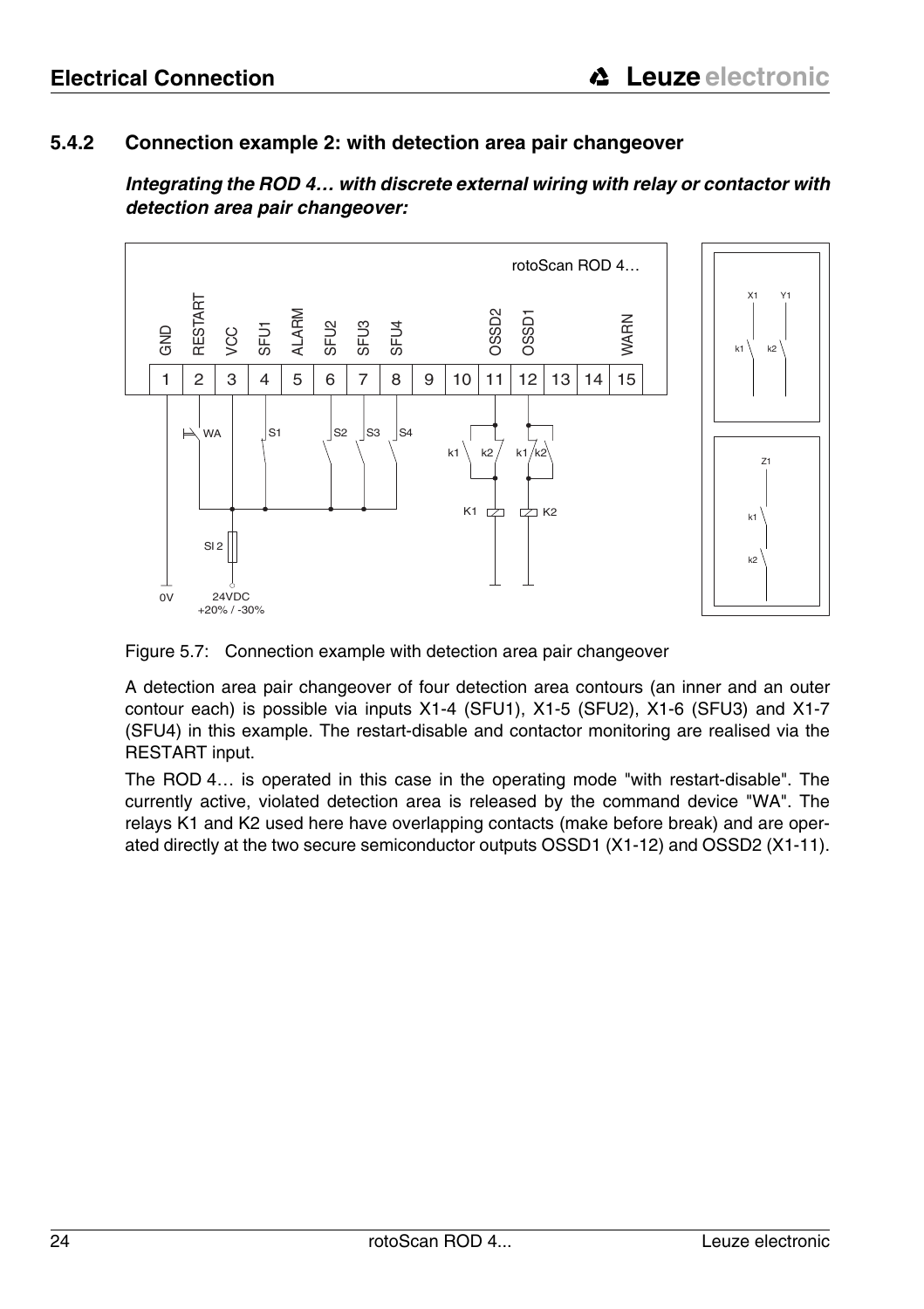# <span id="page-26-0"></span>**6 Commissioning**

The ROD 4… can be adapted by the user for the given application requirements.

#### <span id="page-26-1"></span>**6.1 Hardware and software requirements**

First steps with the device require the basis ROD 4… unit, an interface cable and a PC. For the voltage supply, a power supply unit possessing the characteristics described in chapter ["Technical Data" on page 28](#page-29-0) is required.

The PC used should meet the following requirements:

- Intel $^{\circledR}$  processor at Pentium $^{\circledR}$  level or faster (or compatible models, e.g. AMD $^{\circledR}$ )
- At least 16 MB RAM
- 3½" floppy drive
- Hard disk with at least 8 MB available memory. If the detection area or configuration values are to be stored, additional disk space is required.
- Free RS 232 interface (serial) or alternatively RS 422
- Microsoft<sup>®</sup> Windows 95/98/NT/2000/XP

To install the configuration software "RODsoft", you need the five supplied installation floppy disks. The set-up program is provided on the first diskette. This program launches a selfexplanatory installation routine. After the installation, the program is ready to be started.

# <span id="page-26-2"></span>**6.2 Device configuration and parameterisation**

For the device configuration and parameterisation, you require the configuration software "ROD-Soft", which is included in the delivery contents.



#### **Notice!**

The description of the program can be found in the user manual, which is also included in the delivery contents.



#### **Attention!**

We assume here, that you perform the user-specific configuration and parameterisation of the ROD 4… using this user manual.

#### **Commissioning procedure:**

- Install the configuration software on the PC (setup.exe)
- Connect the ROD 4… to the PC using a standard 9-pin sub-D cable
- Enter password "ROD 4LE" in level "authorised customer"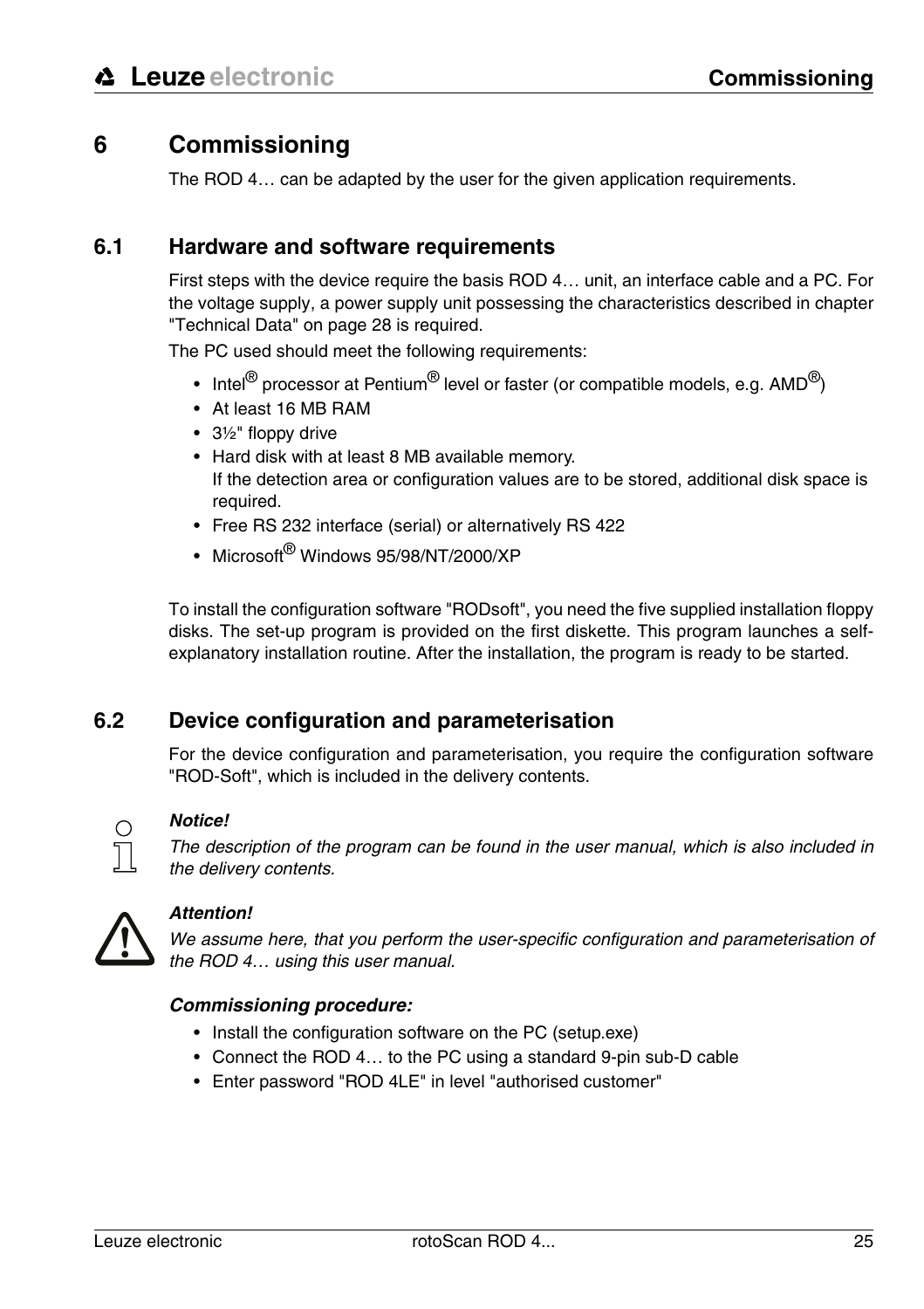#### **Short description:**

The detection area can then be displayed under "Display measurement contour". Under "ROD 4 configuration" the response times, the detection area changeovers and other parameters are defined. To program the detection area, select the field "Define detection area". Error codes and other information are contained in the ROD 4 system data.

A more detailed description is included on the CD of this technical description.



<span id="page-27-0"></span>



#### **Attention!**

Before commissioning the device, you must adjust the device parameters and the detection areas for your application. To do this, use the user manual as a guide to configure the ROD 4… in such a way that the given danger area is optimally protected by the device.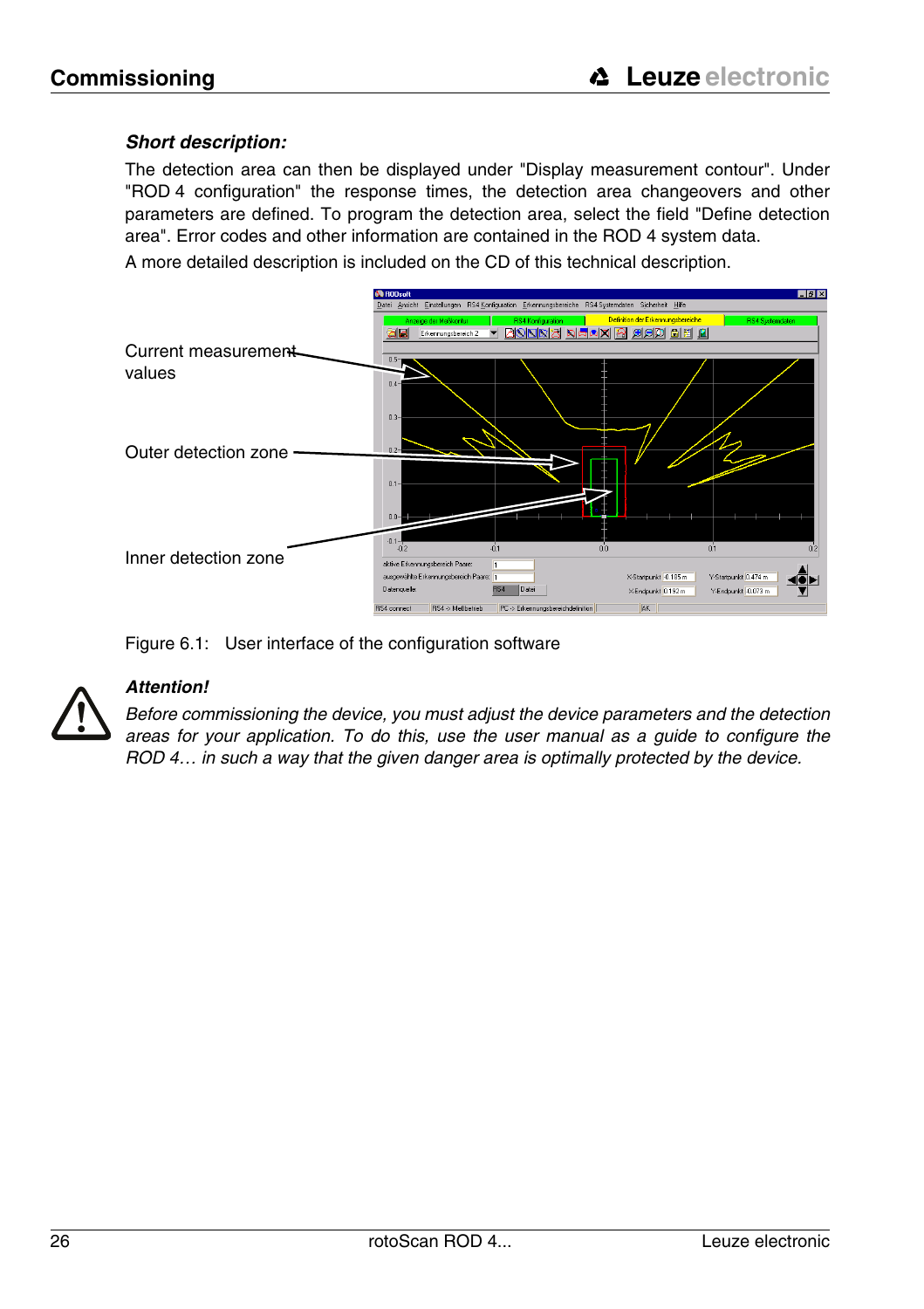# <span id="page-28-0"></span>**6.3 Screwing down and aligning the device**

The ROD 4… is to be mounted and aligned as described in [Chapter 4](#page-14-0).

### <span id="page-28-1"></span>**6.4 Switching on the device**

Once the device is installed, the required device parameters set and the detection areas defined, the ROD 4… can be put into operation.

After you have switched on the voltage supply of the ROD 4…, the status display [\(see](#page-36-1) [chapter 10.1 "Status display"\)](#page-36-1) remains undefined for the first seconds. Afterwards, the right yellow Error LED illuminates until the nominal rotational speed of the rotating mirror is achieved. Once the yellow Error LED goes out, the ROD 4… is ready for operation.



<span id="page-28-2"></span>Figure 6.2: LEDs



#### **Notice!**

If the ROD 4… has not yet been configured, i.e. the device is still in the delivery state (restart-disable is switched on in this state), the Error LED is continuously illuminated. For commissioning, adjust the application parameters appropriately for your application (see [Chapter 6.2\)](#page-26-2).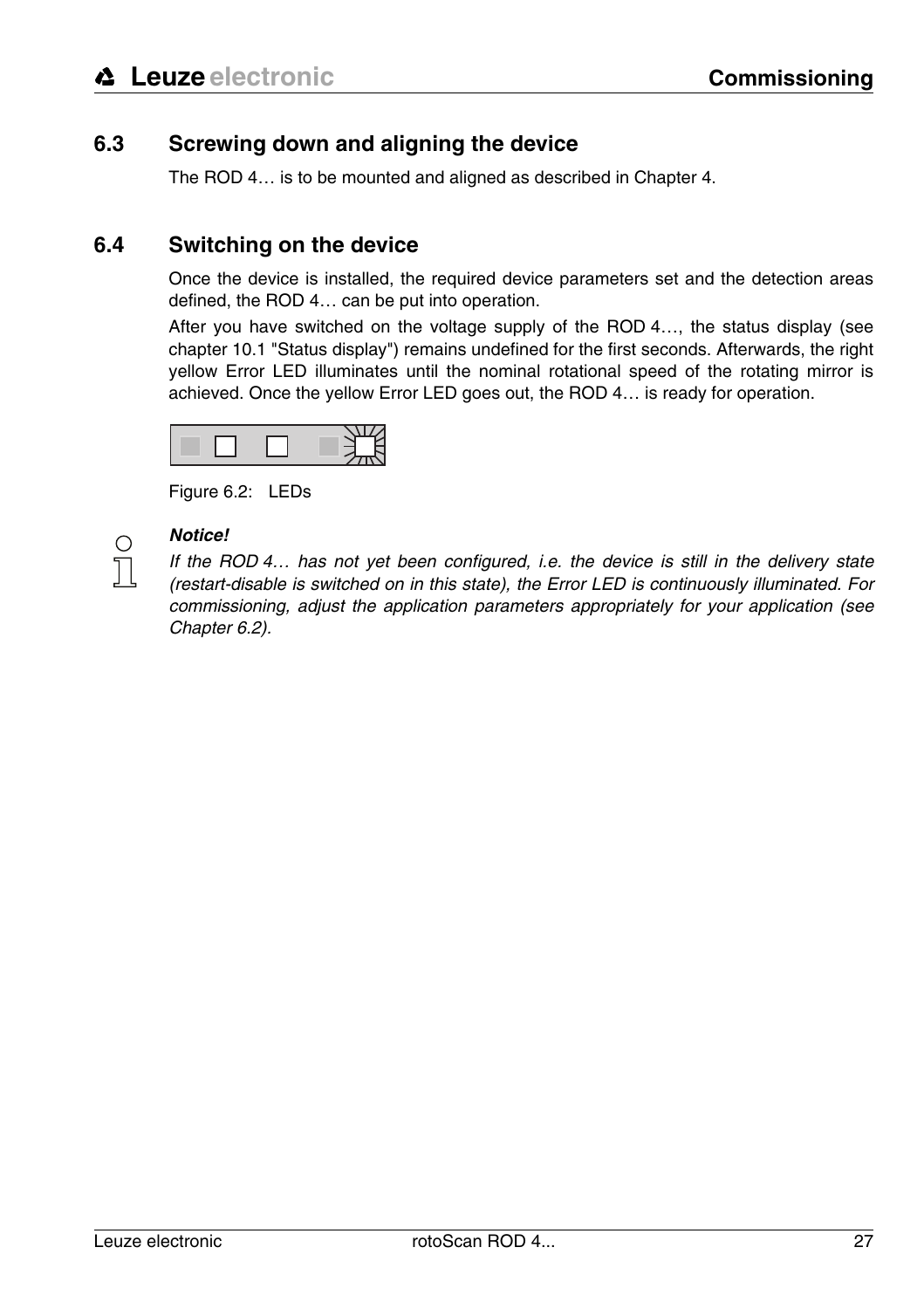# <span id="page-29-0"></span>**7 Technical Data**

# <span id="page-29-1"></span>**7.1 Detection area data**

| Inner detection area           |                                                                              |
|--------------------------------|------------------------------------------------------------------------------|
| IDetection area                | ROD 4/ROD 4-06: 0  50m<br>ROD 4-08: 0  25m                                   |
| Reflectivity                   | ROD 4/ROD 4-06: from min. 1.8% (matte black)<br>ROD 4-08:<br>from min. $6\%$ |
| Object size                    | see Figure 7.1                                                               |
| Response time                  | at least 40ms (corresponds to 1 scan)                                        |
| Number of detection area pairs | 4 (selectable via switching inputs)                                          |
| Output                         | two PNP transistor outputs, 24V/250mA                                        |
| Start-up                       | the start-up testing and start disable are parameter-<br>ised separately.    |

| <b>Outer detection area</b>    |                                                                              |  |  |  |
|--------------------------------|------------------------------------------------------------------------------|--|--|--|
| Detection area                 | ROD 4/ROD 4-06: 0  50m<br>ROD 4-08: 0  25m                                   |  |  |  |
| Reflectivity                   | ROD 4/ROD 4-06: from min. 1.8% (matte black)<br>from min, $6\%$<br>ROD 4-08: |  |  |  |
| Object size                    | see Figure 7.1                                                               |  |  |  |
| Response time                  | at least 40ms (corresponds to 1 scan)                                        |  |  |  |
| Number of detection area pairs | 4 (selectable via switching inputs)                                          |  |  |  |
| Output                         | one PNP transistor output, max. 100mA                                        |  |  |  |

| <b>Contour measurement</b> |                                            |  |  |  |
|----------------------------|--------------------------------------------|--|--|--|
| Scanning range             | ROD 4/ROD 4-06: 0  50m<br>ROD 4-08: 0  25m |  |  |  |
| Luminosity coefficient     | see Figure 7.1                             |  |  |  |
| <b>Object size</b>         | see Figure 7.1                             |  |  |  |
| Output                     | serial interface RS 232, RS 422            |  |  |  |
| Resolution / sector        | 5mm                                        |  |  |  |
| Sector width               | $0.36^\circ$                               |  |  |  |
| Repeatability              | ± 15mm                                     |  |  |  |

<span id="page-29-2"></span>Table 7.1: Technical Data - Detection Areas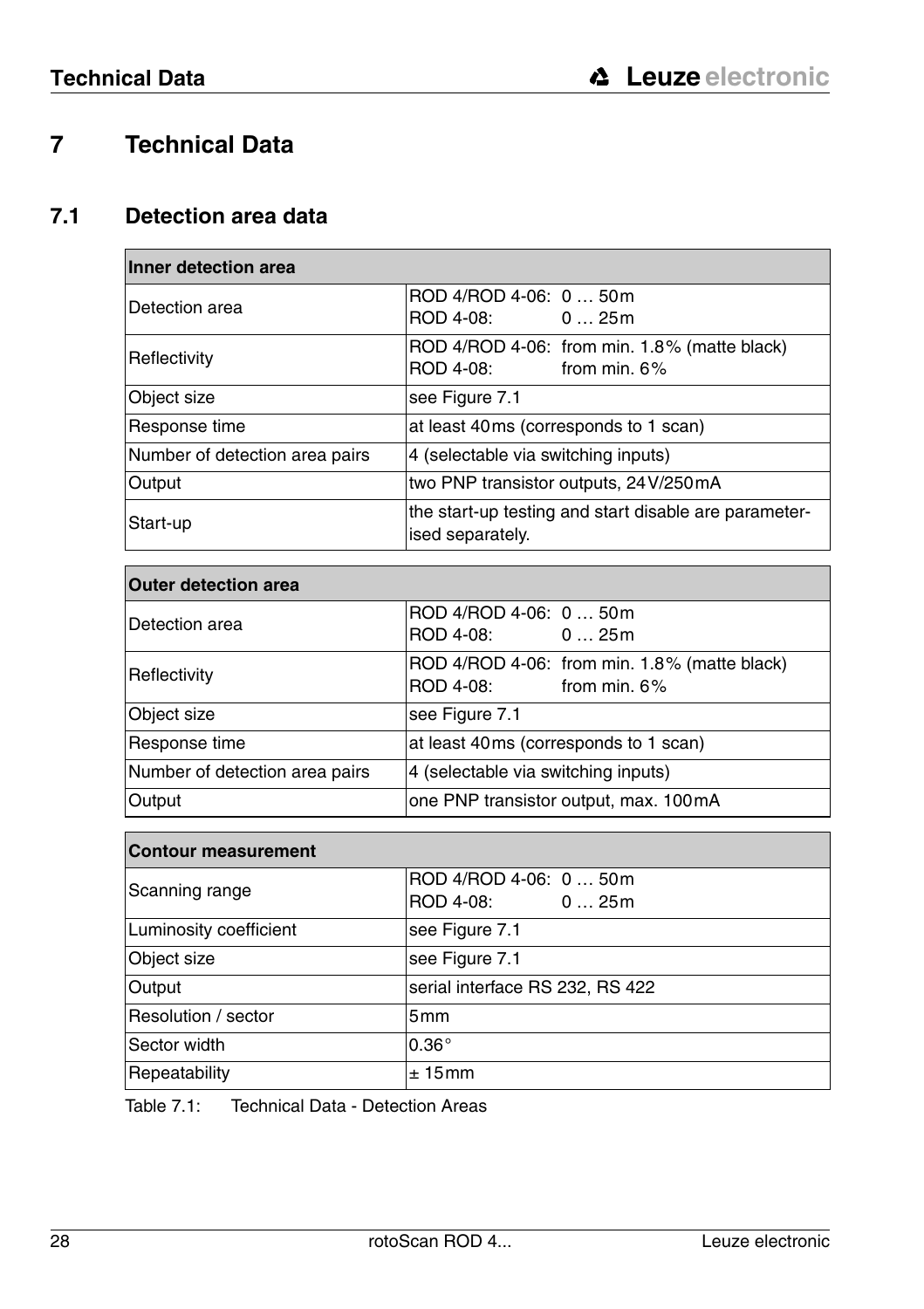#### **object size [mm]**



<span id="page-30-0"></span>Figure 7.1: Object size/diffuse reflection as a function of distance for the ROD 4/ROD 4-06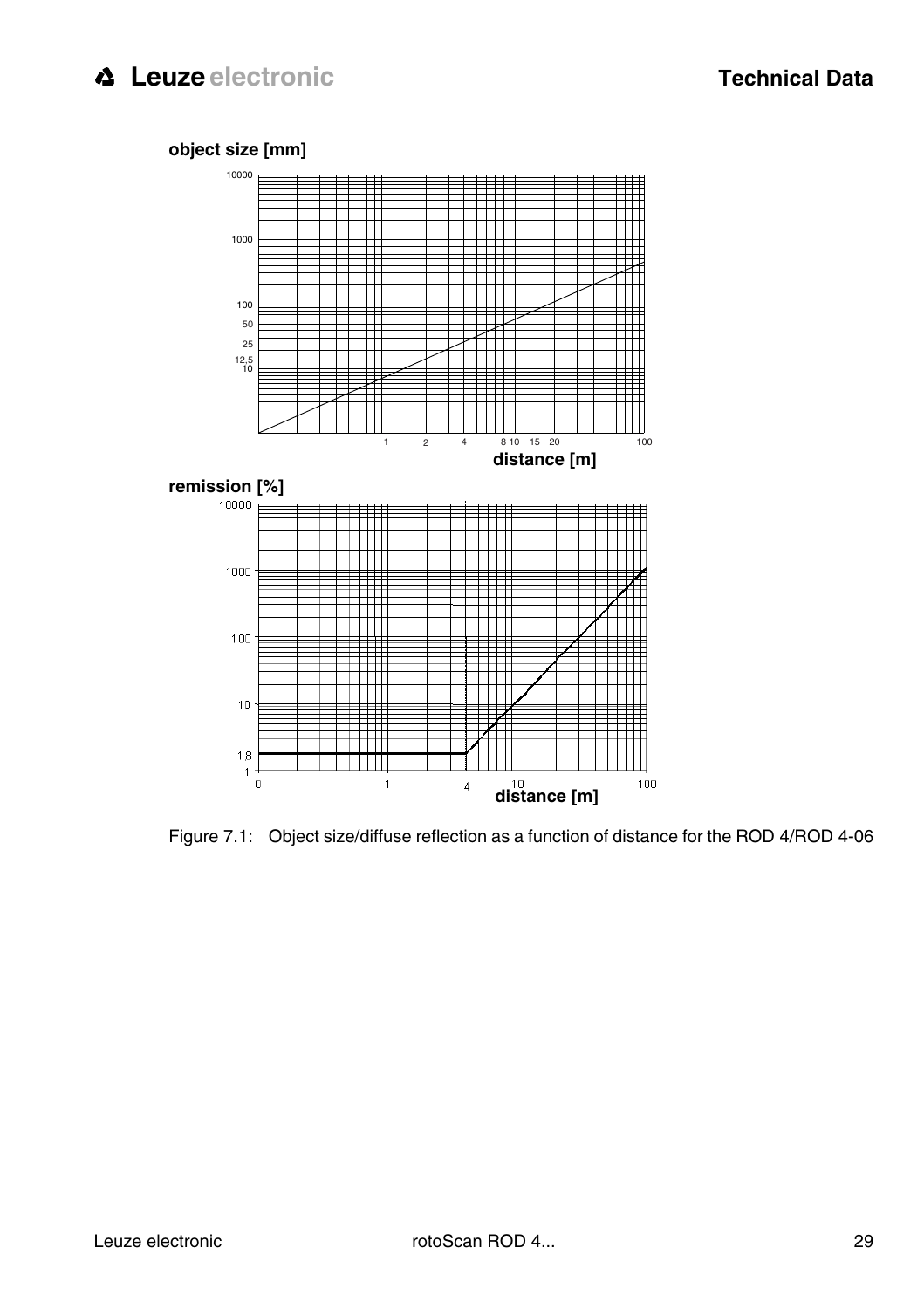# <span id="page-31-0"></span>**7.2 General Specifications**

| <b>Power supply</b>    |                                                      |
|------------------------|------------------------------------------------------|
| Voltage supply         | $+24$ VDC $+20\%$ / $-30\%$                          |
| Overcurrent protection | via fuse 2.5A semi-time-lag in the switching cabinet |
| Current consumption    | approx. 400mA (approx. 2A with heating)              |
| Power consumption      | 10  50W at 24 VDC                                    |
| Overvoltage protection | overvoltage protection with protected limit stop     |
| Voltage dips           | acc. to EN 61496-1 (VDE 0113, part 201)              |
|                        |                                                      |
| Inputs                 |                                                      |

| Restart/Reset                 | command device for operating mode with restart-disa-<br>ble and/or device reset; dynamically monitored,<br>24 VDC optically decoupled (activate for 2s)             |
|-------------------------------|---------------------------------------------------------------------------------------------------------------------------------------------------------------------|
| Detection zone pair switching | select from 4 detection area pairs via 4 control lines<br>with internal monitoring<br>(detection area pairs = $1,2$ ; 3,4; 5,6; 7,8), 24 VDC<br>optically decoupled |

| <b>Outputs</b>                    |                                                                                                                                                                                        |
|-----------------------------------|----------------------------------------------------------------------------------------------------------------------------------------------------------------------------------------|
| Ifor inner detection area         | 2x semiconductor output, PNP max. 250mA short-cir-<br>cuit monitored, overcurrent protected, load must dem-<br>onstrate lowpass characteristics, limit frequency $f_{0} \leq$<br>1 kHz |
| for outer detection area/ soiling | PNP transistor output, max. 100mA                                                                                                                                                      |
| Warning and error output          | PNP transistor output, max. 100mA                                                                                                                                                      |

| <b>Parameterisation</b> |                                                                                                       |
|-------------------------|-------------------------------------------------------------------------------------------------------|
| Configuration software  | configuration software "RODsoft" under Windows 9x/<br>NT/2000/XP with secure protocol for programming |

| <b>Interfaces</b>              |                                          |
|--------------------------------|------------------------------------------|
| <b>RS 232</b><br><b>RS 422</b> | among others for device parameterisation |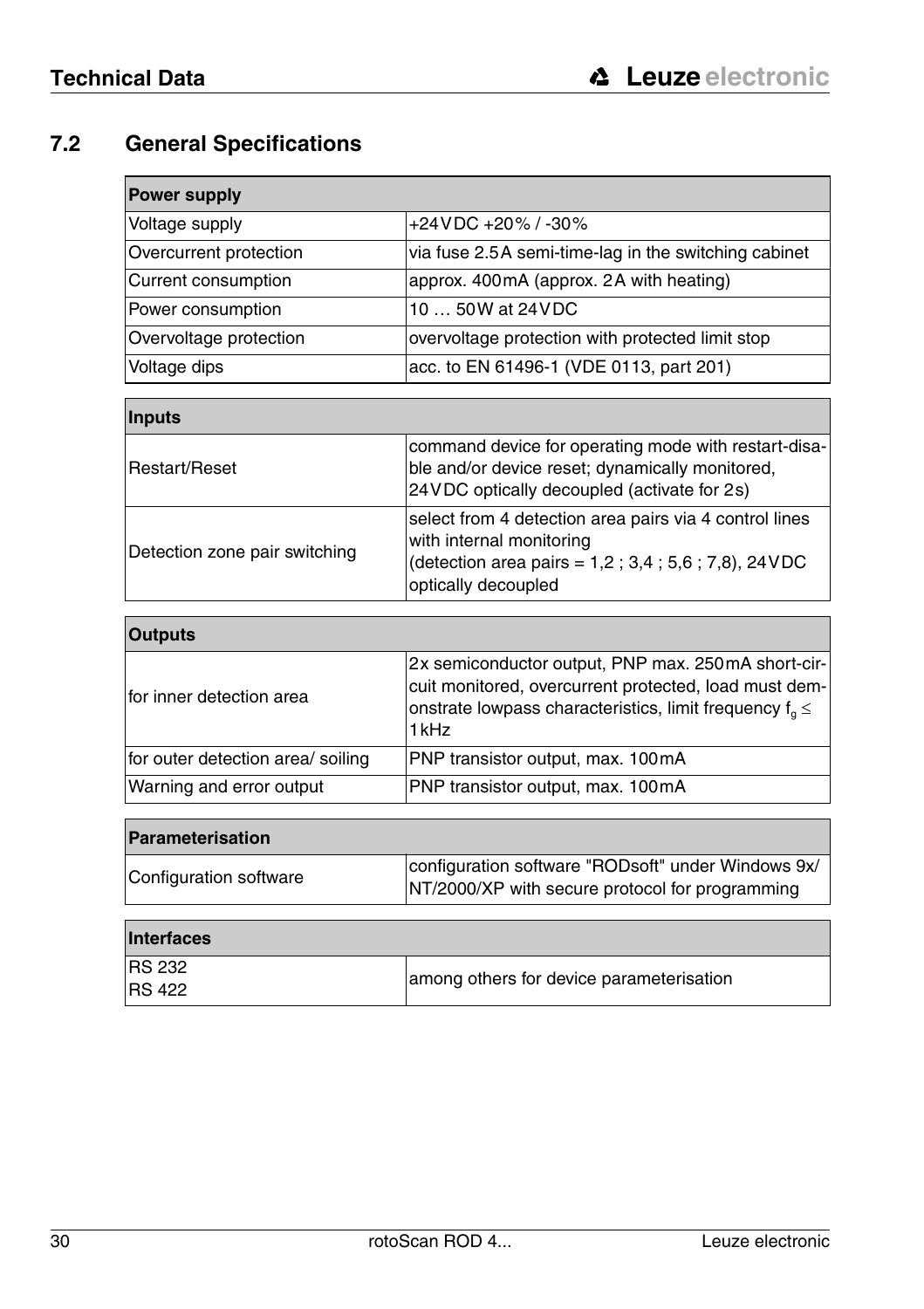| <b>Optical properties</b> |                                                                                                             |
|---------------------------|-------------------------------------------------------------------------------------------------------------|
| Angular range             | max. 190°                                                                                                   |
| Angular resolution        | $0.36^\circ$                                                                                                |
| Scanning rate             | 25 scans/s or 40 ms/scan                                                                                    |
| Laser safety class        | class 1 (eye safe), DIN EN 60825-1<br>wavelength = $905$ nm<br>beam divergence = 2mrad<br>time base= $100s$ |
| Laser beam                | approx. 15mm diameter                                                                                       |

| <b>Environmental and material data</b>                    |                                                                                                                                                                                                     |
|-----------------------------------------------------------|-----------------------------------------------------------------------------------------------------------------------------------------------------------------------------------------------------|
| <b>Protection class</b>                                   | IP 65 acc. to IEC 60529                                                                                                                                                                             |
| Contact protection                                        | all-insulated safety class 2                                                                                                                                                                        |
| Operating temperature                                     | $0^{\circ}$ C  +50 $^{\circ}$ C, with heating -20 $^{\circ}$ C  +50 $^{\circ}$ C                                                                                                                    |
| Storage temperature                                       | $-20^{\circ}$ C $ +60^{\circ}$ C                                                                                                                                                                    |
| Humidity                                                  | DIN 40040 Table 10, code letter E<br>(moderately dry)                                                                                                                                               |
| Dimensions                                                | 140x155x135 (WxHxD) in mm                                                                                                                                                                           |
| Distance from scanning plane to<br>bottom edge of housing | approx. 50mm                                                                                                                                                                                        |
| Connection                                                | 2 connectors (can be plugged from above, solder con-<br>nection)                                                                                                                                    |
| Cable length                                              | max. 50m with conductor cross-section 0.5mm <sup>2</sup>                                                                                                                                            |
| Transmitter                                               | infrared laser diode ( $\lambda = 905$ nm)                                                                                                                                                          |
| Housing                                                   | diecast aluminium, plastic                                                                                                                                                                          |
| Weight                                                    | approx. 2kg                                                                                                                                                                                         |
| <b>Vibrating stress</b>                                   | acc. to IEC 60068 part 2 - 6,<br>10  55 Hz max, 5 G                                                                                                                                                 |
| Continuous shock                                          | acc. to IEC 60068 part 2 - 29, 10 G, 16 ms                                                                                                                                                          |
| Interference rejection                                    | as per DIN EN 61496-3 (in accordance with the<br>requirements for type 4) as well as per DIN 40839-1/3<br>test impulse 1, 2, 3a, 3b and 5 (no application for vehi-<br>cles with combustion motors) |
| Rotating mirror drive                                     | brushless DC motor                                                                                                                                                                                  |
| Rotating-mirror bearings                                  | maintenance-free ball bearing                                                                                                                                                                       |

<span id="page-32-0"></span>Table 7.2: Technical Data - General Data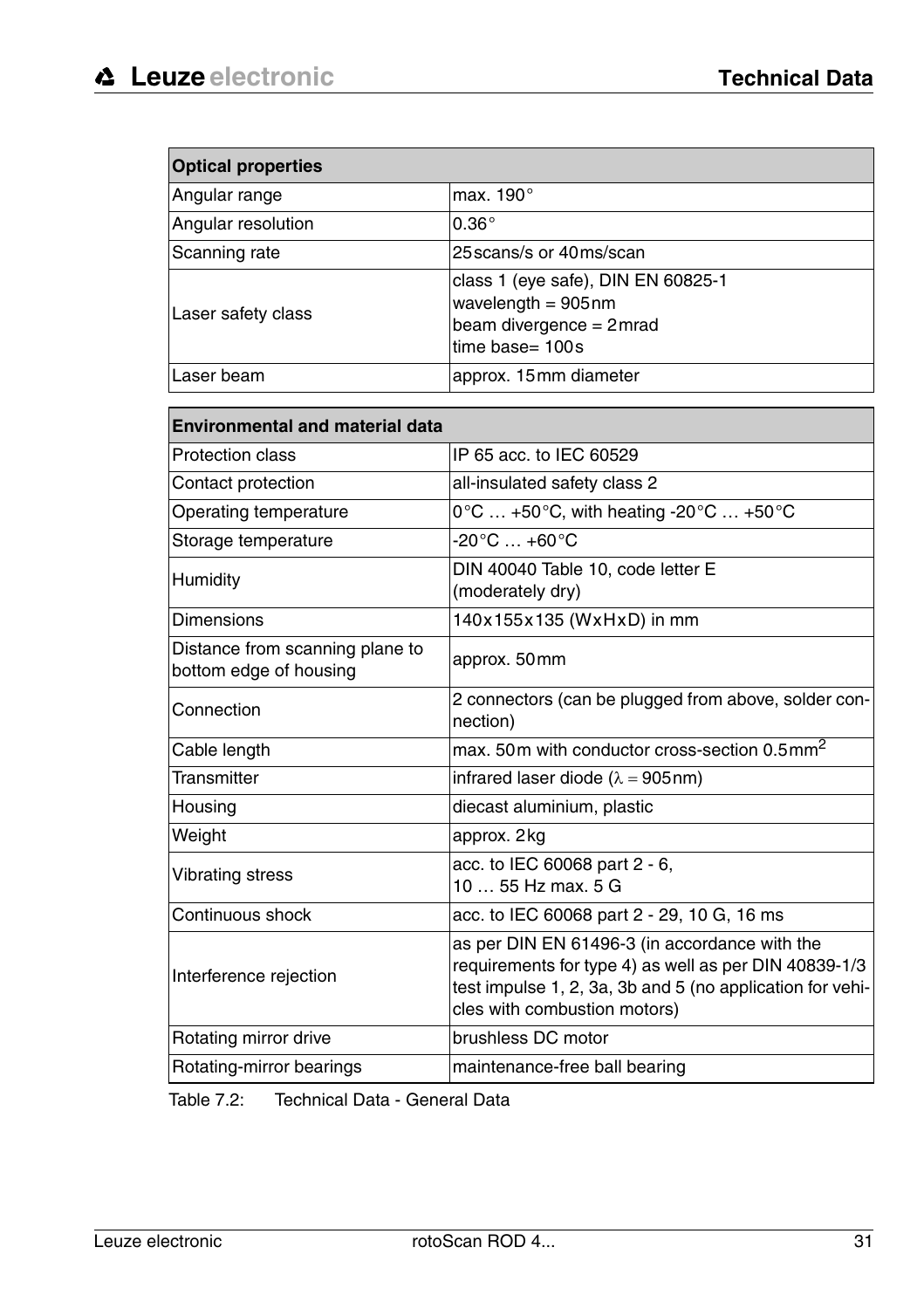# <span id="page-33-0"></span>**7.3 Dimensioned drawings**



<span id="page-33-1"></span>Figure 7.2: Front view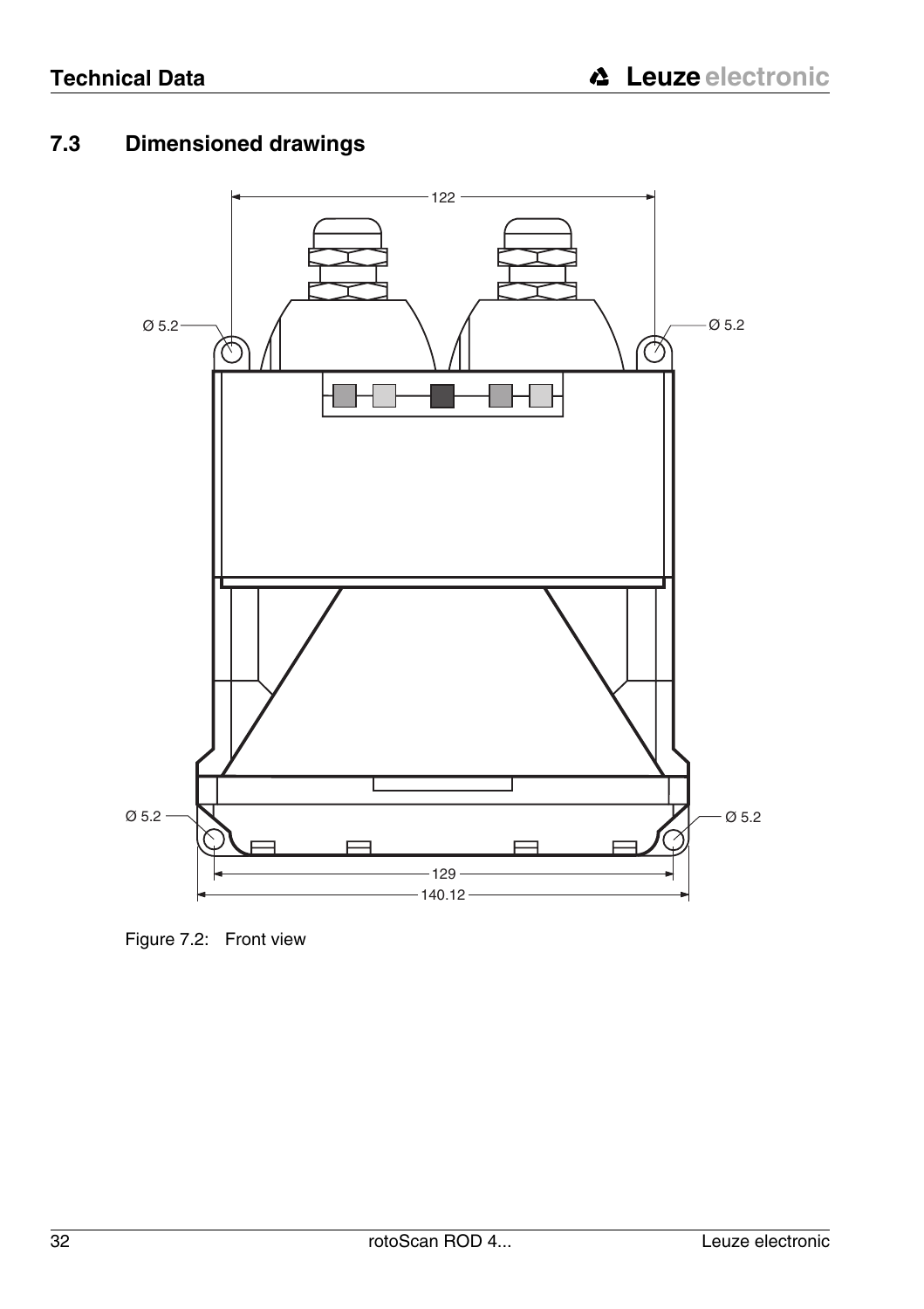

<span id="page-34-0"></span>Figure 7.3: Lateral view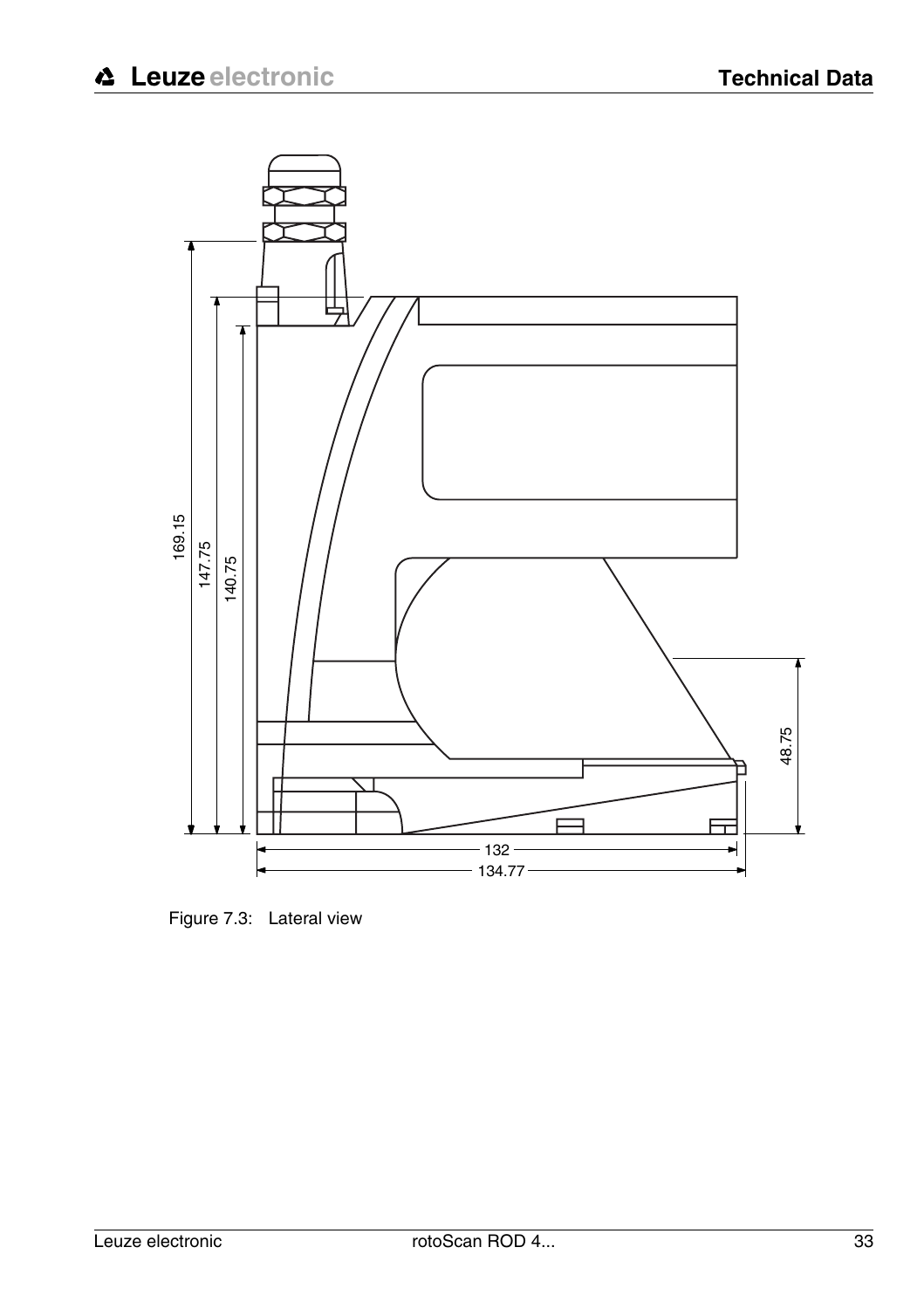# <span id="page-35-0"></span>**8 Scope of Delivery**

**The basic unit** consists of:

- rotoScan ROD 4.
- 2 connector covers, including connectors for solder connection
- "RODsoft" Configuration Software
- rotoScan ROD 4… technical description
- user manual "RODsoft" Configuration Software

The following **accessories** are available:

- mounting kit BT-ROD 4
- cable with connector set (5m and 10m)

# <span id="page-35-1"></span>**9 Maintenance**

The response of the detection area should be checked annually to ensure availability.

The front cover should be cleaned in regular intervals (application dependent) with a soft cloth and commercially available glass cleaner.



#### **Attention!**

Do not use solvents or cleaning agents containing acetone. Use of improper cleaning agents can damage the optical window.

If window monitoring continues to report a soiled cover even after cleaning, it must be replaced with a new front cover.



#### **Attention!**

When replacing the front cover, the ROD 4… must always be disconnected from the voltage supply. The replacement must only be performed by trained personnel in a clean environment.

After replacing the front cover, the window sensors must be adjusted with the aid of the "RODsoft" configuration software (see "RODsoft" user manual).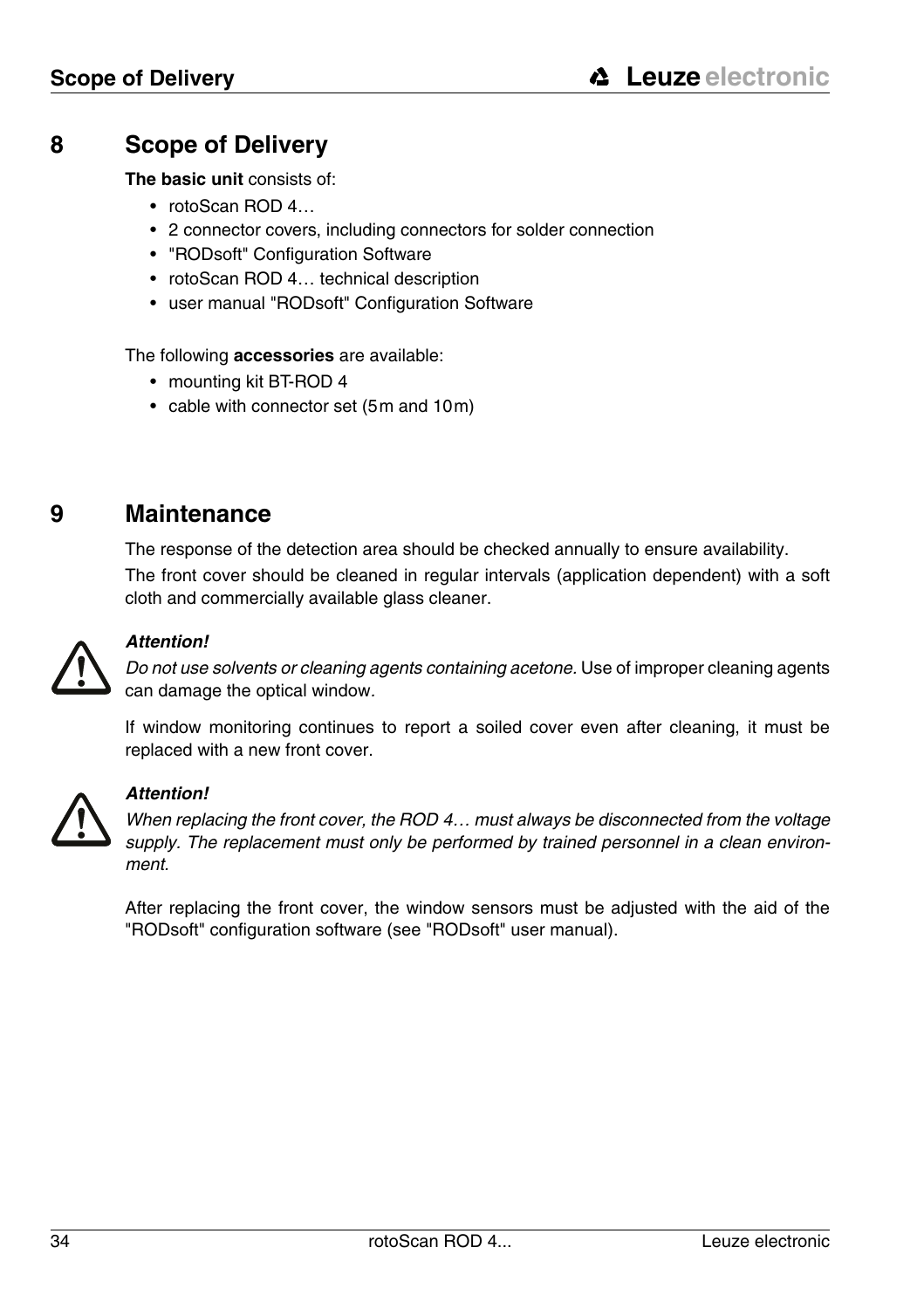# <span id="page-36-0"></span>**10 Status Messages, Errors and Error Rectification**

### <span id="page-36-1"></span>**10.1 Status display**

The status of the ROD 4… can be read using the five LEDs located on the front side. A white cover protects the LEDs from contamination and guarantees protection class IP 65. When in a voltage-free state, the LEDs are hidden from view by this cover.



<span id="page-36-2"></span>Figure 10.1: Status display ROD 4…